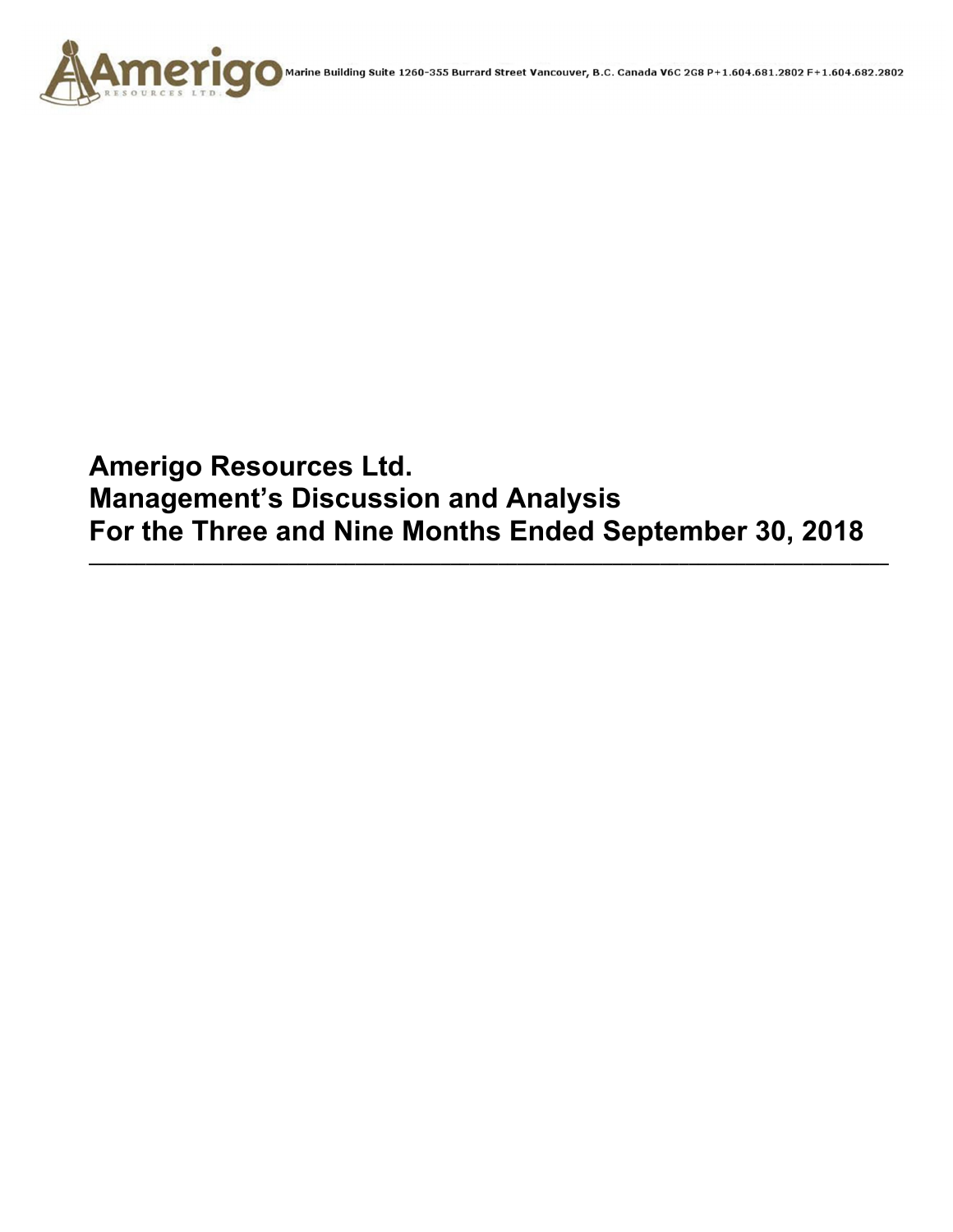# *T A B L E of C O N T E NT S*

This Management's Discussion & Analysis ("MD&A") has the following sections:

- 1. **About Amerigo**  An executive summary of Amerigo's business and long-term contractual relationship with Corporación Nacional del Cobre de Chile ("Codelco")'s El Teniente Division ("DET")…(PAGE 3)
- 2. **Purpose of MD&A and Identification of Non-GAAP Measures**  Information on accounting principles and other background factors to facilitate the understanding of this MD&A and related consolidated financial statements... (PAGE 3)
- 3. **Quarterly Headlines** A summary of key operating and financial metrics during the three months ended September 30, 2018 ("Q3-2018) and as at September 30, 2018…(PAGE 4)
- 4. **Five-Quarter Financial Results and Summary Cash Flow Information**  A summary of financial results and uses and sources of cash presented on a quarterly basis for the most recent five reporting quarters...(PAGE 7)
- 5. **Operating Results** An analysis of production results for Q3-2018 compared to the three months ended September 30, 2017 ("Q3-2017")…(PAGE 8)
- 6. **Financial Results**  An analysis of financial performance during Q3-2018 compared to Q3-2017 and during the nine months ended September 30, 2018 ("YTD-2018") compared to the nine months ended September 30, 2017 ("YTD-2017")…PAGE 9)
- 7. **Comparative Periods** A summary of financial data for the most recent eight reporting quarters…(PAGE 13)
- 8. **Liquidity and Financial Position** A review of cash flow components, summary of borrowings and credit facilities and analysis of liquidity and financial position as at September 30, 2018…(PAGE 14)
- 9. **Agreement with Codelco's DET** A summary of contractual arrangements with Codelco's DET… (PAGE 17)
- 10. **Cauquenes Expansion–** Information on the Cauquenes expansion project…(PAGE 17)
- 11. **Other MD&A Requirements** –Transactions with related parties, critical accounting estimates & judgements, internal controls over financial reporting, commitments and cautionary statement on forward looking information…(PAGE 19)

**THIS DOCUMENT CONTAINS FORWARD-LOOKING STATEMENTS. REFER TO THE CAUTIONARY LANGUAGE UNDER THE HEADING "CAUTIONARY STATEMENT ON FORWARD-LOOKING INFORMATION" (page 20).**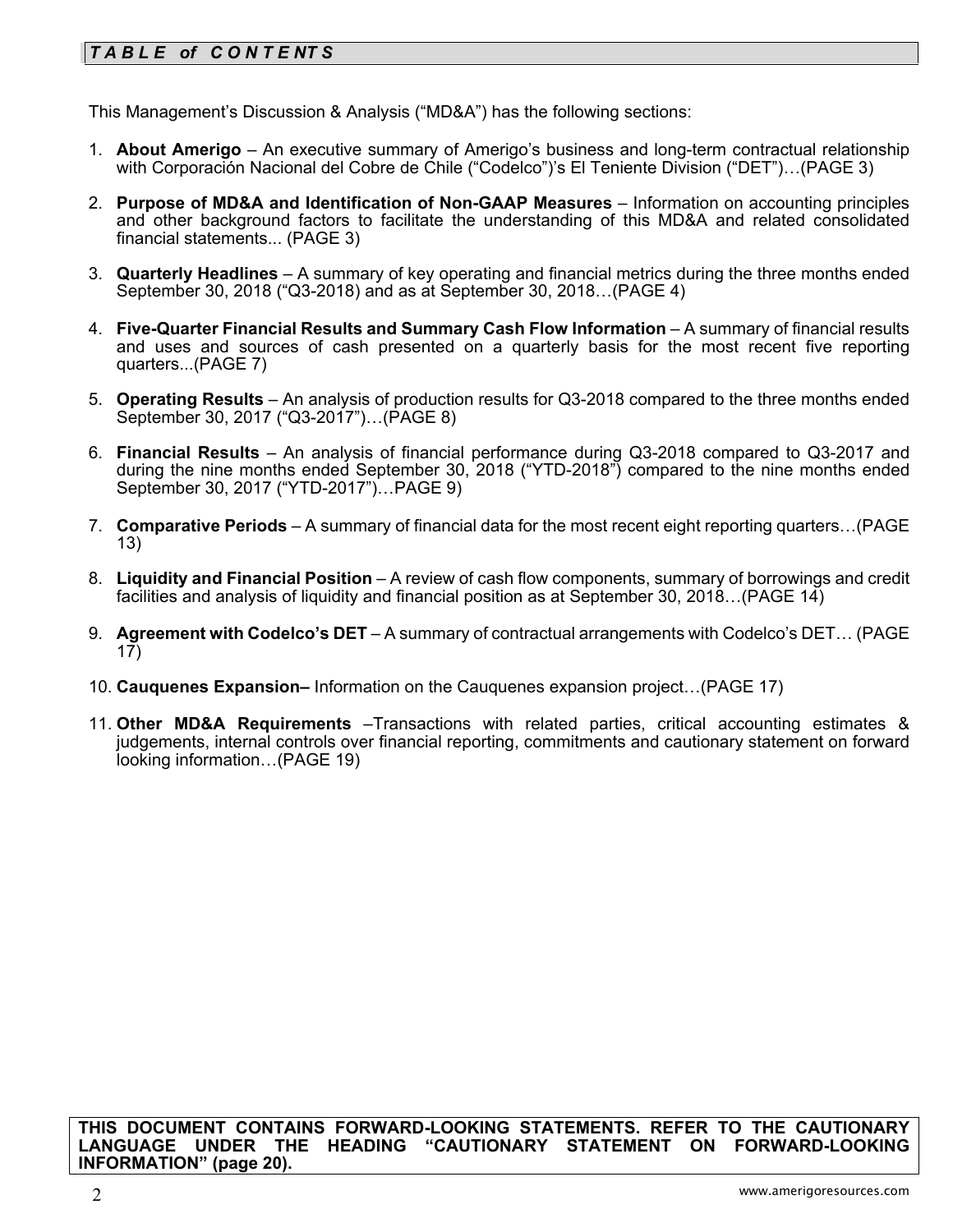# **AMOUNTS REPORTED IN U.S. DOLLARS, EXCEPT WHERE INDICATED OTHERWISE.**

## **ABOUT AMERIGO**

Amerigo Resources Ltd. ("Amerigo"") owns a 100% interest in Minera Valle Central S.A. ("MVC"), a producer of copper concentrates. MVC, located in Chile, has a long-term contract with Codelco's DET to process fresh and historic tailings from El Teniente. El Teniente, in production since 1905, is the world's largest underground copper mine.

MVC currently operates under a tolling agreement with DET and title to the copper concentrates produced by MVC remains with DET. MVC earns copper tolling revenue, calculated as the gross value of copper produced at applicable market prices net of notional items. Notional items include treatment and refining charges, DET copper royalties and transportation costs. Refer to Agreements with Codelco's DET (page 17).

MVC also has a molybdenum sales agreement with Chile's Molibdenos y Metales S.A. ("Molymet") that expires on December 31, 2019.

MVC has undertaken a phased expansion to extract and process high grade historic tailings (the "Cauquenes tailings"). MVC completed Phase One of the expansion in 2015, extending MVC's economic life to at least 2037. Construction of Phase Two of the expansion is being completed in Q4-2018.

Amerigo's shares are listed for trading on the Toronto Stock Exchange ("TSX") and traded in the United States on the OTCQX.

## **PURPOSE OF MD&A and IDENTIFICATION OF NON-GAAP MEASURES**

This MD&A of the results of operations and financial position of Amerigo together with its subsidiaries (collectively, the "Company"), is prepared as of November 2, 2018.

It should be read in conjunction with Amerigo's condensed interim consolidated financial statements and related notes for the three and nine months ended September 30, 2018, and the audited consolidated financial statements and related notes for the year ended December 31, 2017.

Amerigo's interim financial statements are reported in accordance with International Financial Reporting Standards ("IFRS") issued by the International Accounting Standards Board ("IASB") as applicable to interim financial reporting. The financial data in this MD&A is derived from Amerigo's financial statements, except non-GAAP measures which are indicated as such.

Our objective in preparing this MD&A's is to help the reader understand the factors affecting the Company's current and future financial performance.

#### **Non-GAAP measures**

References are made in this MD&A to cash cost and total cost, two non-GAAP financial measures with no standardized meaning under IFRS and which may not be comparable to similar measures presented by other issuers.

Cash cost and total cost are commonly used as performance indicators in the mining industry and are an important performance metric for the Company.

A tabular reconciliation of cash and total costs to tolling and production costs in Q3-2018 and Q3-2017 is available on page 12.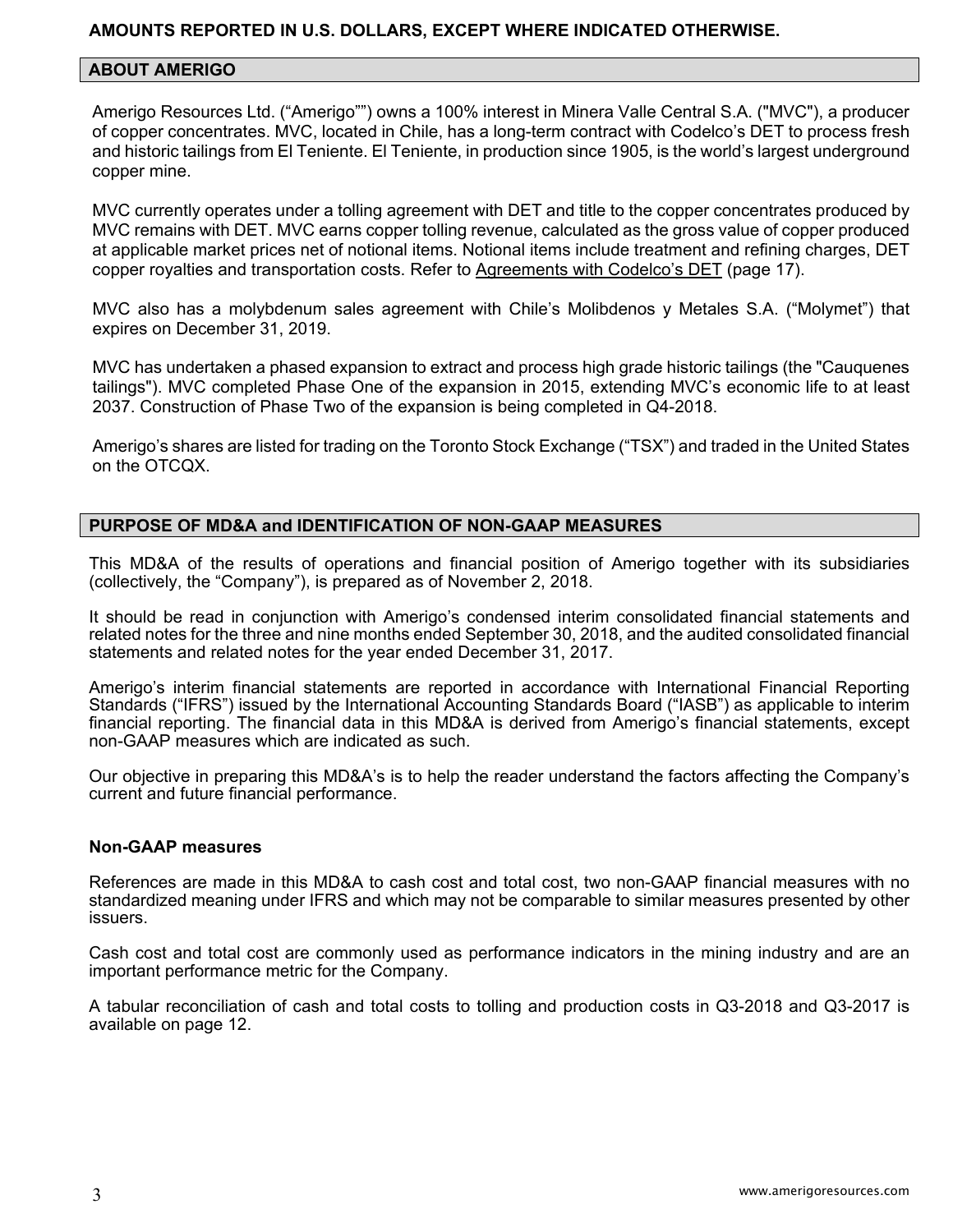## **QUARTERLY HEADLINES**

## **Key performance metrics for the current and comparative quarter**

|                                                                   | Q3-2018   | Q3-2017 | Change   |         |
|-------------------------------------------------------------------|-----------|---------|----------|---------|
|                                                                   |           |         |          | $\%$    |
| Copper produced (million pounds) $1$                              | 17.6      | 15.5    | 2.1      | 14%     |
| Copper delivered (million pounds) <sup>1</sup>                    | 17.6      | 15.3    | 2.3      | 15%     |
| Percentage of production from historic tailings                   | 68%       | 63%     |          |         |
| Revenue (\$ thousands) <sup>2</sup>                               | 32,370    | 37,421  | (5,051)  | (13%)   |
| DET notional copper royalties (\$ thous ands)                     | 9,238     | 9,365   | (127)    | $(1\%)$ |
| Tolling and production costs (\$ thousands)                       | 28,425    | 25,519  | 2,906    | 11%     |
| Gross profit (\$ thousands)                                       | 3,945     | 11,902  | (7, 957) | (67%)   |
| Net income (\$ thousands)                                         | 1,438     | 7,854   | (6, 416) |         |
| Earnings per share - basic & diluted                              | 0.01      | 0.04    | (0.03)   |         |
| Operating cash flow (\$ thousands) $3$                            | 6,194     | 11,021  | (4,827)  | (44%)   |
| Cash flow paid for purchase of plant and equipment (\$ thousands) | (11, 148) | (5,291) | (5,857)  | 111%    |
| Cash and cash equivalents (\$ thousands) <sup>4</sup>             | 23,330    | 22,702  | 628      | 3%      |
| Borrowings (\$ thousands) <sup>5</sup>                            | 71,361    | 66,170  | 5,191    | 8%      |
| MVC's copper price $(\frac{4}{16})^6$                             | 2.74      | 3.00    | (0.26)   | (9%)    |
| $\sqrt{\text{MVC's molyddenum price } (\text{\$/lb})^2}$          | 11.77     | 8.1     | 3.67     | 45%     |

- Copper production conducted under a tolling agreement with DET.<br>
Pevenue reported net of notional items (smelting and refining charges, DET notional copper royalties and transportation costs).<br>
Operating cash flow before c
- ("DSRA").
- 
- $5$  At September 30, 2018 includes short and long-term portions of \$17.7 and \$53.7 million, respectively.<br><sup>6</sup> Notional copper price before smelting and refining, DET notional copper royalties, transportation costs and set adjustments to prior period sales.<br><sup>7</sup> Molybdenum price before roasting charges and settlement adjustments to prior period sales.
- 

#### **Amerigo reported net income and strong cash flow despite lower copper prices**

- Net income was \$1.4 million (Q3-2017: \$7.9 million), due to lower copper prices and the effect of revenue settlement adjustments realized in Q3-2018 for Q2-2018 copper deliveries.
- **Earnings per share were**  $$0.01$  **(Q3-2017:**  $$0.04$ **).**
- Cash flow generated from operations before changes in non-cash working capital was \$6.2 million (Q3- 2017: \$11.0 million).

# **MVC's average copper price in Q3-2018 was \$2.74/lb**

- MVC's copper price was \$2.74 per pound ("/lb") (Q3-2017: \$3.00/lb) and MVC's molybdenum price was \$11.77/lb (Q3-2017: \$8.10/lb).
- Revenue was \$32.4 million (Q3-2017: \$37.4 million), including copper tolling revenue of \$27.2 million (Q3- 2017: \$34.9 million) and molybdenum and other revenue of \$5.2 million (Q3-2017: \$2.5 million).
- Copper tolling revenue is calculated from MVC's gross value of copper produced of \$42.8 million (Q3- 2017: \$50.3 million) less notional items including DET royalties of \$9.2 million (Q3-2017: \$9.4 million), smelting and refining of \$5.8 million (Q3-2017: \$5.5 million) and transportation of \$0.6 million (Q3-2017: \$0.6 million).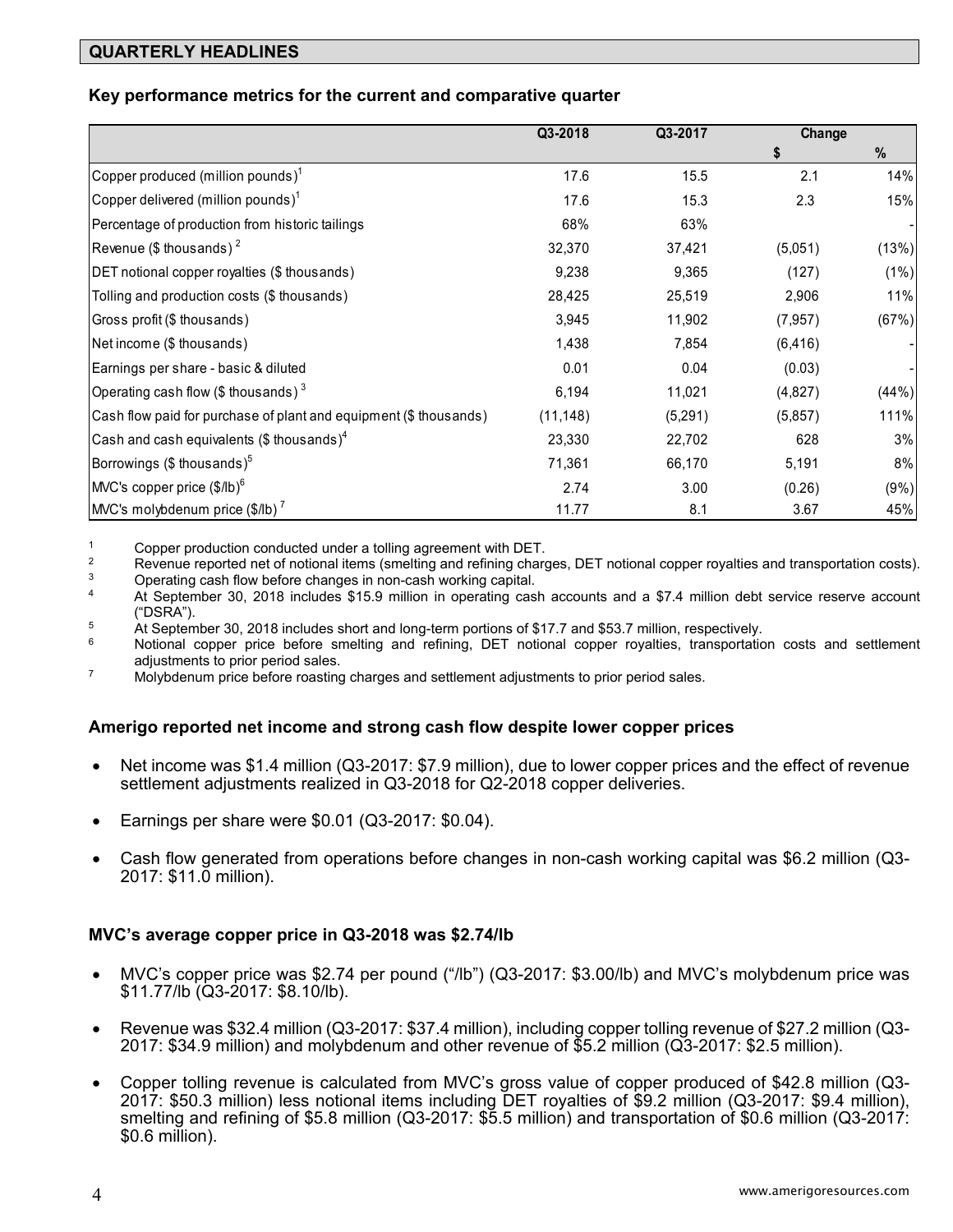- Copper tolling revenue was reduced by \$5.3 million in negative settlement adjustments (Q3-2017: positive settlement adjustments of \$4.5 million) for the differences between MVC's Q2-2018 provisional copper price of \$3.16/lb and final prices of \$2.83/lb, \$2.74/lb and \$2.73/lb realized in July, August and September, respectively.
- MVC's Q3-2018 provisional copper price was \$2.74/lb. Final prices will be the average London Metal Exchange ("LME") prices for October, November and December 2018.
- MVC's financial performance is very sensitive to changes in copper prices. A 10% increase or decrease from the \$2.74/lb price would result in a \$4.8 million change in revenue in Q4-2018 in respect of Q3-2018 production.
- Amerigo remains fully leveraged to the price of copper.

## **MVC achieved record quarterly production at a cash cost of \$1.38/lb**

- Q3-2018 production was 17.6 million pounds of copper (Q3-2017: 15.5 million pounds).
- Copper production included 11.9 million pounds from Cauquenes (Q3-2017: 9.8 million pounds) and 5.7 million pounds from fresh tailings in Q3-2018 and Q3-2017.
- Molybdenum production was 0.6 million pounds (Q3-2017: 0.4 million pounds).
- Cash cost (a non-GAAP measure equal to the aggregate of smelting and refining charges, tolling/production costs net of inventory adjustments and administration costs, net of by-product credits, page 12) decreased to \$1.38/lb (Q3-2017: \$1.69/lb) the lowest cash cost posted by MVC since 2006.
- Total cost (a non-GAAP measure equal to the aggregate of cash cost, DET notional copper royalties and DET molybdenum royalties of \$0.58/lb and depreciation of \$0.21/lb, page 12) decreased to \$2.17/lb (Q3- 2017: \$2.55/lb), due to lower cash cost and lower DET notional royalties from lower metal prices.

#### **MVC's Phase Two Project was essentially complete in Q3-2018 and production ramp up is ongoing**

- At September 30, 2018, the Phase Two expansion project was 97% complete. The new rougher flotation cells started to produce concentrates on August 20, and the new cleaner flotation circuit came on-line on October 12.
- The 60-day production test required under the Cauquenes expansion finance loan commenced on October 17. The project's \$1.5 million concentrate regrind mill has been removed from the Phase Two completion timeline and is expected to be installed in April 2019. Completion of the project in Q4-2018 will substantially strengthen Amerigo's cash generation capacity.
- The Phase Two capital expenditure ("Capex") is estimated at \$39.9 million, compared to budget of \$35.3 million, primarily due to a 9.3% appreciation of the Chilean peso during the construction period compared to budget, and additional equipment installed during commissioning.
- The Company continues to expect 2018 production of 65 70 million pounds of copper at a cash cost of \$1.45 to \$1.60/lb, and production of 1.8 million pounds of molybdenum.
- In 2018, MVC expects to incur \$28.5 million in Phase Two Capex, \$5.5 million in sustaining Capex, an additional \$1.5 million in Capex projects to improve safety and process efficiencies and a \$8.4 million expansion of its molybdenum plant, financed by way of a seven-year lease and operating contract.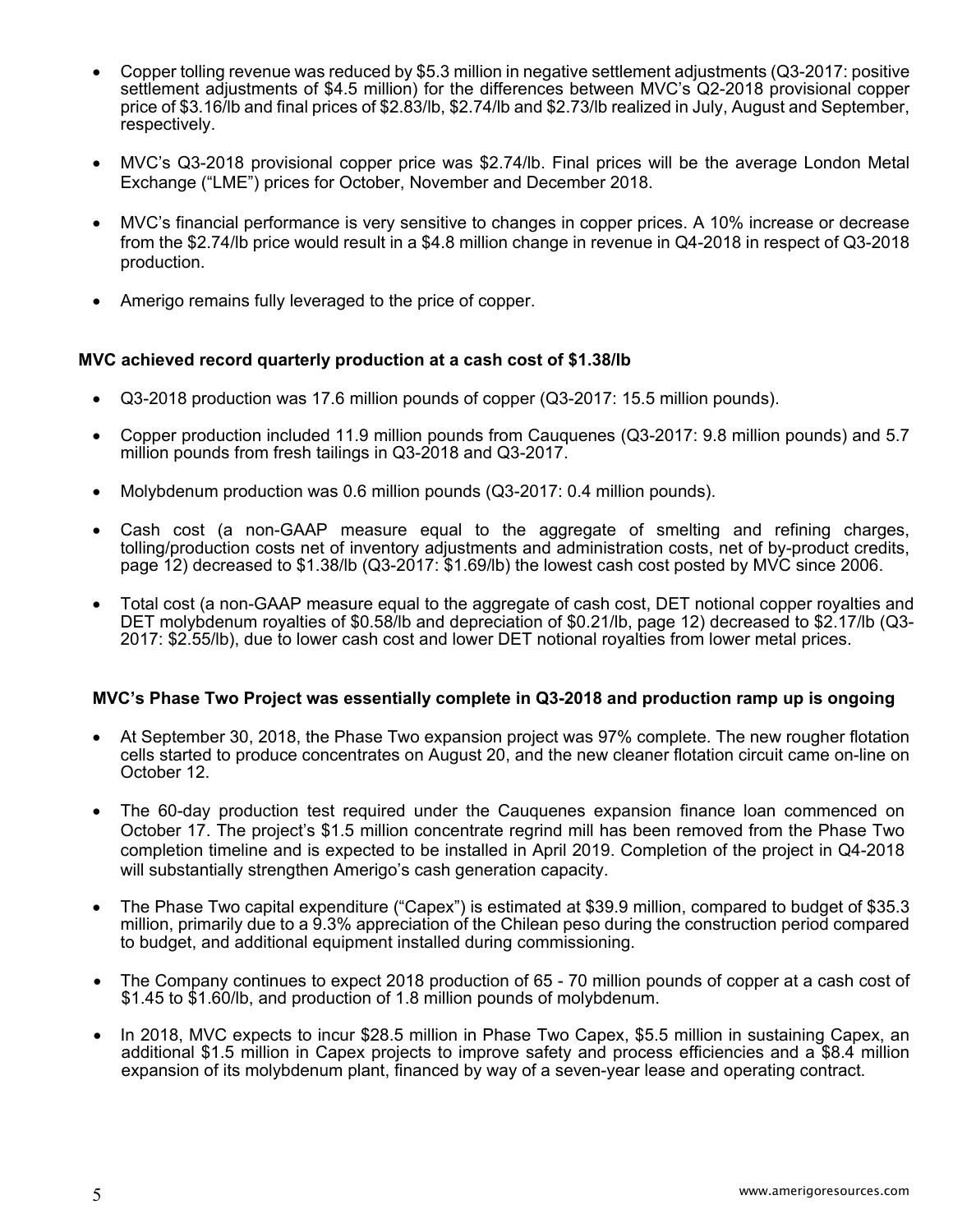#### **Cash balance at quarter end improved to \$23.3 million and the \$17.0 million DET loan was fully repaid**

- At September 30, 2018, the Company's cash balance was \$23.3 million (December 31, 2017: \$27.5 million), including \$15.9 million in operating accounts and \$7.4 million in a debt service reserve account.
- The Company had a \$7.0 million working capital deficiency (December 31, 2017: \$4.5 million), caused by \$17.7 million in scheduled bank debt repayments in the following twelve months.
- Amerigo does not view its working capital deficiency constitutes a liquidity risk, as it anticipates generating operating cash flow to meet current liabilities as they come due, assuming copper prices were to remain in the short-term at current levels (\$2.75/lb). Working capital deficiencies are not uncommon in companies with short-term debt.
- Changes in non-cash working capital accounts include a \$0.7 million reduction in the value of copper work in process inventory YTD-2018, as a result of lower production costs.
- Borrowings were \$71.4 million after final Phase Two loan draws of \$8.7 million and final DET loan repayments of \$3.0 million in the quarter.
- In Q4-2018, MVC expects to make debt repayments of \$5.4 million, bringing down borrowings at year end to \$67.5 million.
- At September 30, 2018, the Company had \$13.0 million of undrawn, committed credit facilities from a standby line of credit.
- Refer to Cautionary Statement on Forward Looking Information (page 20).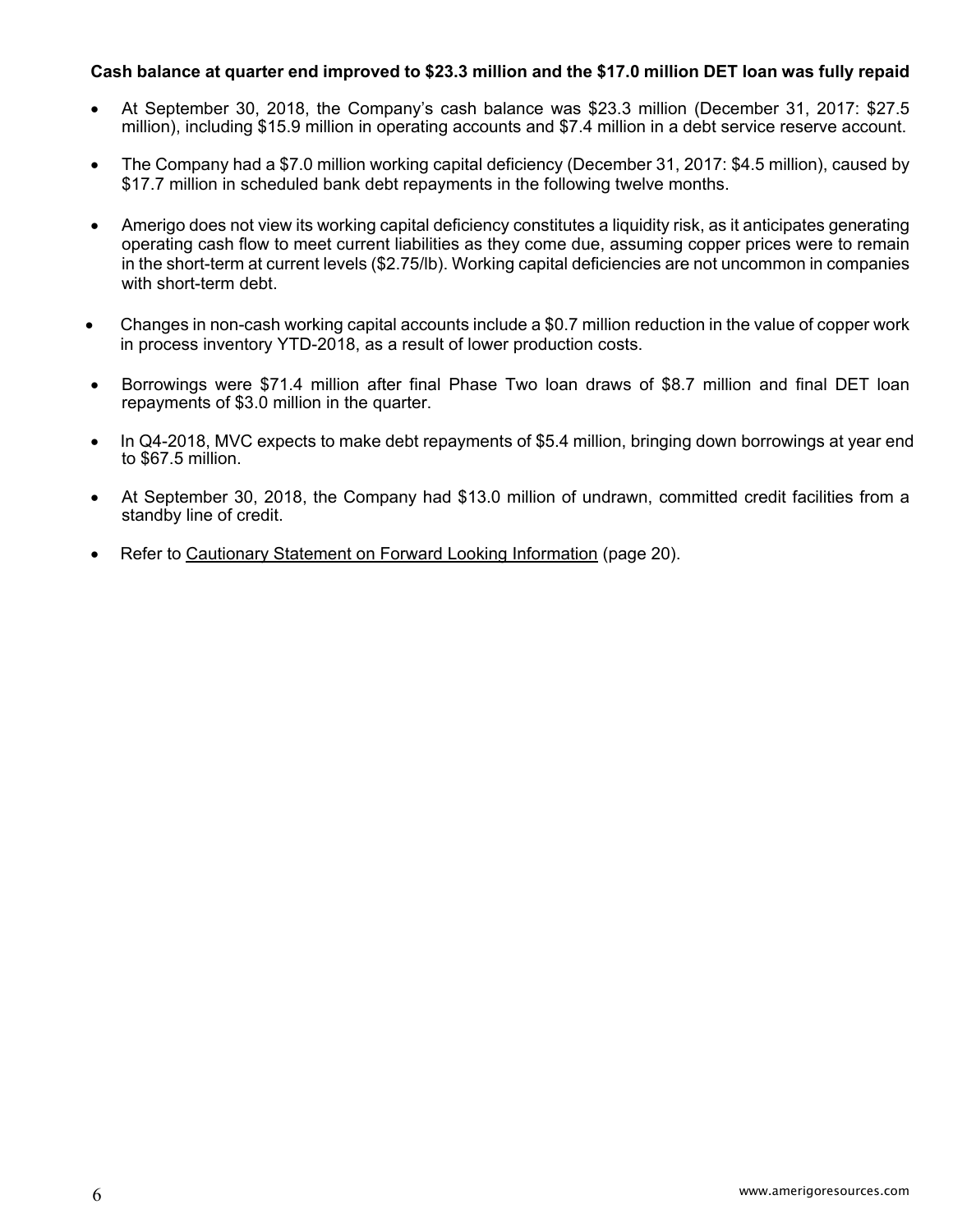# **SUMMARY OF FINANCIAL RESULTS Q3-2017 TO Q3-2018**

|                                                              | Q3-2018   | Q2-2018   | Q1-2018         | Q4-2017   | Q3-2017   |
|--------------------------------------------------------------|-----------|-----------|-----------------|-----------|-----------|
| Copper production, million pounds                            | 17.555    | 14.658    | 14.210          | 15.625    | 15.487    |
| Copper deliveries, million pounds                            | 17,595    | 14.219    | 14.520          | 16.284    | 15.251    |
| MVC's copper price (\$/lb)                                   | 2.74      | 3.16      | 3.09            | 3.10      | 3.00      |
| Financial results (\$ thousands)                             |           |           |                 |           |           |
| Revenue                                                      |           |           |                 |           |           |
| Gross value of copper produced                               | 42,808    | 45,049    | 45,862          | 51,615    | 50,256    |
| Notional items deducted from gross value of copper produced: |           |           |                 |           |           |
| DET royalties - copper                                       | (9, 238)  | (10, 642) | (10, 797)       | (11, 453) | (9, 365)  |
| Smelting and refining                                        | (5,822)   | (4,738)   | (5,040)         | (5,765)   | (5, 455)  |
| Transportation                                               | (580)     | (518)     | (554)           | (572)     | (564)     |
| Copper tolling revenue                                       | 27,168    | 29,151    | 29,471          | 33,825    | 34,872    |
| Molybdenum and other revenue                                 | 5,202     | 3,848     | 4,410           | 3,176     | 2,549     |
|                                                              | 32,370    | 32,999    | 33,881          | 37,001    | 37,421    |
| Tolling and production costs                                 |           |           |                 |           |           |
| Tolling and production costs                                 | (22, 528) | (21, 459) | (22, 839)       | (23, 221) | (20, 352) |
| Depreciation and amortization                                | (3,625)   | (3,685)   | (3, 566)        | (3, 583)  | (3, 576)  |
| Administration                                               |           |           |                 |           |           |
|                                                              | (1, 347)  | (1, 419)  | (1,696)         | (1, 338)  | (1, 257)  |
| DET royalties - molybdenum                                   | (925)     | (646)     | (616)           | (397)     | (334)     |
|                                                              | (28, 425) | (27, 209) | (28, 717)       | (28, 539) | (25, 519) |
| Gross profit                                                 | 3,945     | 5,790     | 5,164           | 8,462     | 11,902    |
| Other expenses                                               |           |           |                 |           |           |
| Derivative to related parties including                      |           |           |                 |           |           |
| changes in fair value                                        | (114)     | 239       | (414)           | (1,003)   | (214)     |
| Salaries, management and professional fees                   | (440)     | (442)     | (575)           | (839)     | (466)     |
| Office and general expenses                                  | (263)     | (141)     | (299)           | (141)     | (232)     |
| Share-based payment compensation                             | (236)     | (312)     | (684)           | (47)      | (117)     |
|                                                              | (939)     | (895)     | (1, 558)        | (1,027)   | (815)     |
| Foreign exchange gain (expense)                              | 109       | (457)     | $\overline{98}$ | (293)     | 384       |
| Other gains                                                  | 8         | 53        | 168             | 7         | 106       |
|                                                              | 117       | (404)     | 266             | (286)     | 490       |
|                                                              | (936)     | (1,060)   | (1,706)         | (2,316)   | (539)     |
| Operating profit                                             | 3,009     | 4,730     | 3,458           | 6,146     | 11,363    |
| Finance expense                                              | (989)     | (912)     | (985)           | (1, 243)  | (854)     |
| Income before income tax                                     | 2,020     | 3,818     | 2,473           | 4,903     | 10,509    |
| Income tax expense                                           | (582)     | (1,098)   | (1, 256)        | (1,805)   | (2,655)   |
| Net income                                                   | 1,438     | 2,720     | 1,217           | 3,098     | 7,854     |
|                                                              |           |           |                 |           |           |
| Earnings per share - basic                                   | 0.01      | 0.02      | 0.01            | 0.02      | 0.04      |
| Earnings per share - diluted                                 | 0.01      | 0.02      | 0.01            | 0.02      | 0.04      |
| Unit tolling and production costs                            | 1.62      | 1.91      | 1.98            | 1.75      | 1.67      |
| Cash cost $(\$/IB)^1$                                        | 1.38      | 1.71      | 1.77            | 1.66      | 1.69      |
| Total cost $($/lb)^1$                                        | 2.17      | 2.74      | 2.83            | 2.64      | 2.55      |
| Uses and sources of cash (\$thousands)                       |           |           |                 |           |           |
| Operating cash flow before working capital changes           | 6,194     | 6,428     | 5,944           | 6,640     | 11,021    |
| Operating cash flow after working capital changes            | 8,120     | 1,785     | 9,437           | 13,568    | 5,316     |
| Cash used in investing activities                            | (11, 148) | (9,961)   | (10, 274)       | (6, 945)  | (5, 291)  |
|                                                              |           |           |                 |           |           |
| Cash received from (used in) financing activities            | 5,690     | 447       | 2,882           | (2,329)   | 2,074     |
| Ending cash balance <sup>2</sup>                             | 23,330    | 21,390    | 29,869          | 27,524    | 22,702    |

 $1 -$  Cash and total costs are non-GAAP measures. Page 12 has the reconciliation of these measures to tolling and production costs.

<sup>2</sup> At September 30, 2018 includes \$15.9 million in operating cash accounts and a \$7.4 million DSRA.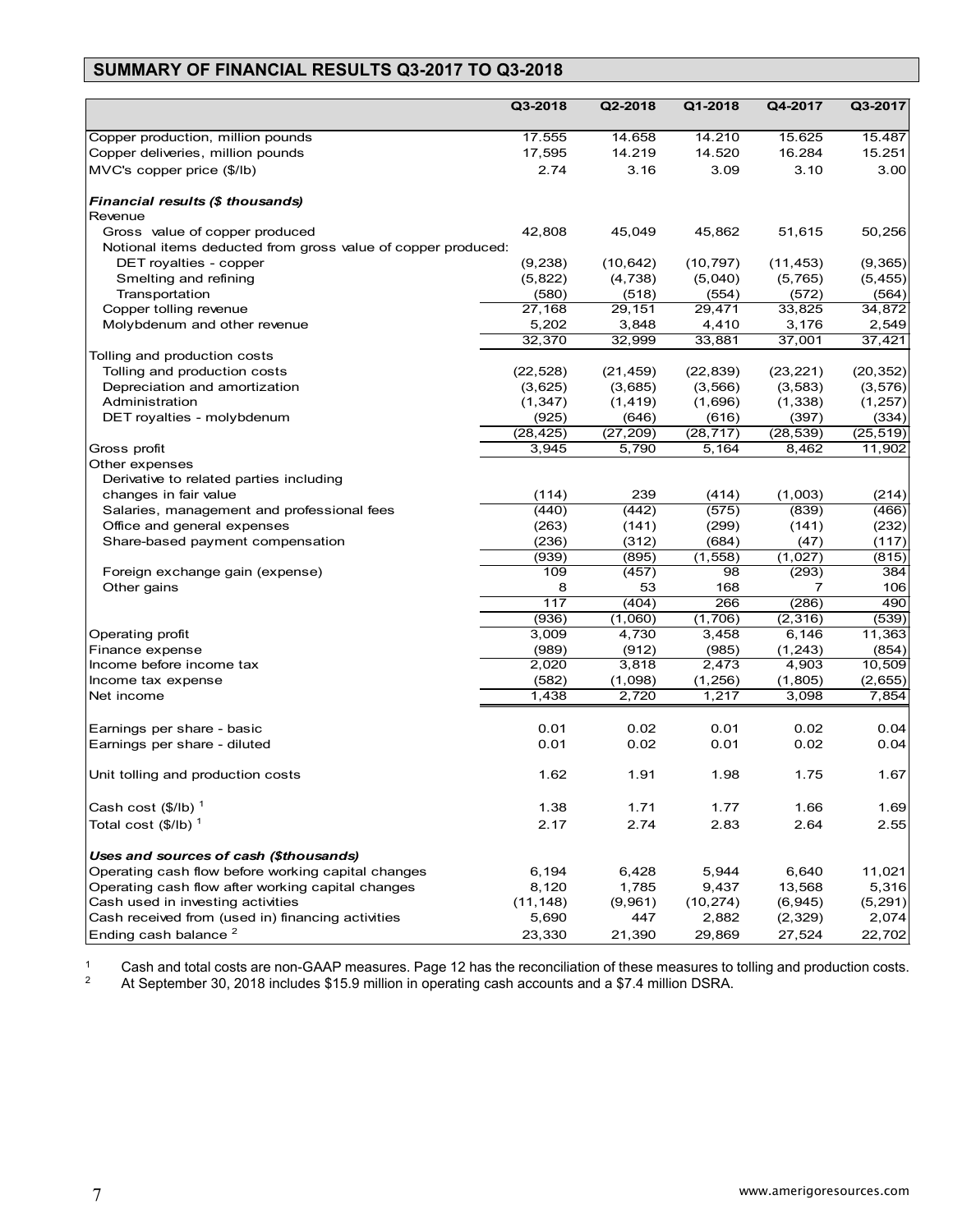# **OPERATING RESULTS**

Copper production in Q3-2018 was 17.6 million pounds, including 11.9 million pounds from Cauquenes and 5.7 million pounds from fresh tailings.

Q3-2018 production was 14% or 2.1 million pounds higher than in Q3-2017.

Copper deliveries were 17.6 million pounds (Q3-2017: 15.4 million pounds).

MVC's plant performance in Q3-2018 progressed according to plan. The Phase Two new rougher flotation cells started to produce concentrates on August 20 and the new cleaner flotation circuit came on-line on October 12.

Molybdenum production was 0.6 million pounds (Q3-2017: 0.4 million pounds).

|                                        | Q3-2018    | Q3-2017      |
|----------------------------------------|------------|--------------|
| <b>FRESH TAILINGS FROM EL TENIENTE</b> |            |              |
| Tonnes processed                       | 11,125,346 | 11, 152, 930 |
| Copper grade (%)                       | 0.121%     | 0.117%       |
| Copper recovery                        | 19.1%      | 19.8%        |
| Copper produced (lbs)                  | 5,652,091  | 5,699,857    |
| HISTORIC TAILINGS FROM EL TENIENTE     |            |              |
| Tonnes processed                       | 5,651,098  | 5,716,546    |
| Copper grade (%)                       | 0.259%     | 0.235%       |
| Copper recovery                        | 36.8%      | 33.0%        |
| Copper produced (lbs)                  | 11,903,298 | 9,787,069    |
| <b>COPPER</b>                          |            |              |
| Total copper produced (lbs)            | 17,555,389 | 15,486,926   |
| Total copper delivered to DET (lbs)    | 17,594,653 | 15,250,966   |
| <b>MOLYBDENUM</b>                      |            |              |
| Total molybdenum produced (lbs)        | 569,745    | 425,848      |
| Total molybdenum sold (lbs)            | 545,135    | 413,751      |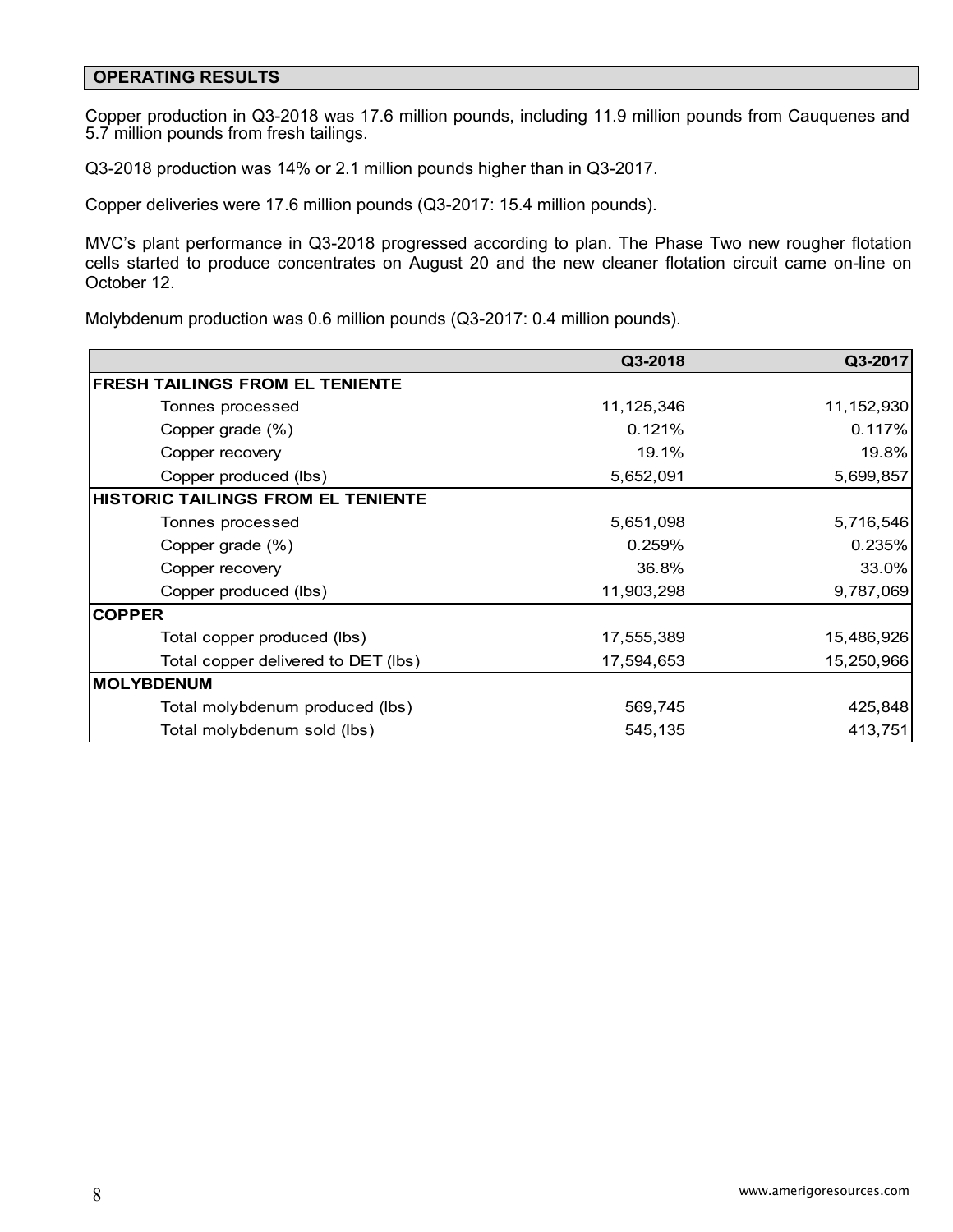# **FINANCIAL RESULTS – Q3-2018**

Net income was \$1.4 million (\$0.01 basic and diluted earnings per share ("EPS")) (Q3-2017: \$7.9 million; \$0.04 basic and diluted EPS) due to lower copper prices and the effect of revenue settlement adjustments realized in the quarter for prior quarter deliveries (Q3-2018: negative settlement adjustments of \$5.3 million; Q3-2017: positive settlement adjustments of \$4.5 million).

Revenue in Q3-2018 was \$32.4 million (Q3-2017: \$37.4 million):

|                                                                                                    |    | Q3-2018   | Q3-2017  |
|----------------------------------------------------------------------------------------------------|----|-----------|----------|
| Average LME copper price per pound                                                                 | \$ | $2.77$ \$ | 2.88     |
| Gross value of copper produced (thousands)                                                         | \$ | 42,808 \$ | 50,256   |
| Notional items deducted from gross value of copper produced:<br>DET royalties - copper (thousands) |    | (9,238)   | (9, 365) |
| Smelting and refining charges (thousands)                                                          |    | (5,822)   | (5, 455) |
| Transportation (thousands)                                                                         |    | (580)     | (564)    |
| Copper tolling revenue (thousands)                                                                 |    | 27,168    | 34,872   |
| Molybdenum and other revenue (thousands)                                                           |    | 5,202     | 2,549    |
| Revenue (thousands)                                                                                | \$ | 32,370 \$ | 37,421   |
| MVC's copper price (\$/lb)                                                                         | S  | $2.74$ \$ | 3.00     |
| MVC's molybdenum price (\$/lb) <sup>1</sup>                                                        |    | 11.77S    | 8.10     |

<sup>1</sup> Molybdenum price before roasting charges and settlement adjustments to prior period sales.

MVC produces copper concentrates under a tolling agreement with DET. Title to the copper concentrates produced by MVC is retained by DET and MVC earns tolling revenue, calculated as the gross value of copper produced at applicable market prices, net of notional items (DET copper royalties, treatment and refining charges and transportation costs).

MVC's compensation is determined in accordance with annual industry benchmarks for pricing terms and smelting and refining charges. In 2018, it is based on the average LME copper price for the third month following delivery of copper concentrates produced under the tolling agreement ("M+3"). Accordingly, final pricing for copper produced by MVC is determined based on the average LME copper price of the third month following delivery of copper, which for September 2018 deliveries will be the average LME copper price for December 2018.

The average LME copper price in Q3-2018 was \$2.77/lb (Q3-2017: \$2.88/lb) and MVC's copper price was \$2.74/lb (Q3-2017: \$3.00/lb).

At September 30, 2018, the provisional copper price used by MVC was \$2.74/lb. Financial performance is very sensitive to changes in copper prices. For example, a 10% increase or decrease from the \$2.74/lb price would result in a \$4.8 million change in copper tolling revenue.

DET royalties on copper production are a notional item deducted from MVC's gross value of copper produced. In Q3-2018, DET notional copper royalties were \$9.2 million (Q3-2017: \$9.4 million) due to lower copper prices.

We disclose the terms for DET notional copper royalties and molybdenum royalties under Agreement with Codelco's DET (page 17).

In Q3-2018, MVC's molybdenum sales price was \$11.77/lb (Q3-2017: \$8.10/lb). At September 30, 2018, molybdenum sales were provisionally priced at \$12.0/lb, on an M+3 basis for July sales, M+2 basis for August sales and M+1 basis for September sales.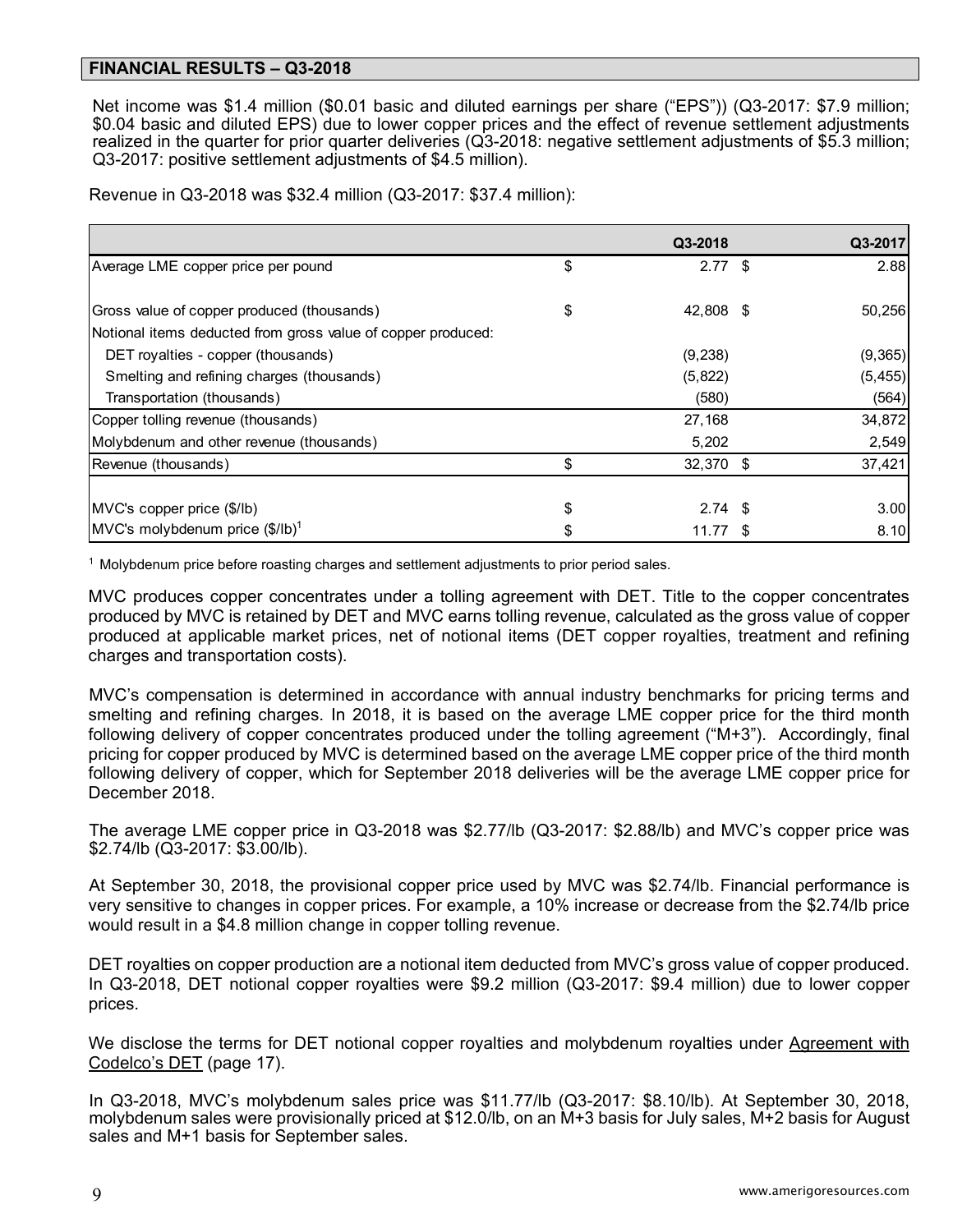Tolling and production costs were \$28.4 million (Q3-2017: \$25.5 million):

| (Expressed in thousands)                  | Q3-2018      |      | Q3-2017 |
|-------------------------------------------|--------------|------|---------|
| Direct tolling and production costs       |              |      |         |
| Power costs                               | \$<br>7,652  | - \$ | 8,294   |
| Labour costs                              | 2,555        |      | 2,454   |
| Lime costs                                | 2,006        |      | 2,264   |
| Grinding media                            | 1,924        |      | 1,629   |
| Other direct tolling / production costs   | 8,391        |      | 5,711   |
|                                           | 22,528       |      | 20,352  |
| Depreciation and amortization             | 3,625        |      | 3,576   |
| Administration                            | 1,347        |      | 1,257   |
| DET royalties - molybdenum                | 925          |      | 334     |
| Tolling and production costs              | \$<br>28,425 | \$   | 25,519  |
| Unit tolling and production costs (\$/lb) | 1.62         |      | 1.67    |

Power costs decreased by \$0.6 million or 8% compared to Q3-2017 due to a lower grid cost than in Q3-2017 (\$0.0942/kWh in Q3-2018 and \$0.1037/kWh in Q3-2017).

Lime cost decreased by \$0.3 million or 12% compared to Q3-2017, due to lower lime consumption.

Grinding media costs of \$1.9 million were 18% higher than in Q3-2017 due to higher steel costs.

Other direct tolling costs are summarized below. These costs increased \$2.7 million in Q3-2018 compared to Q3-2017, mostly in connection with \$1.9 million in inventory adjustments caused by the difference between production and actual deliveries in each quarter, and lower production costs. Copper inventory in process decreased to \$3.0 million at September 30, 2018, from \$3.7 million at December 31, 2017 as a result of this lower production cost.

There was also an increase of \$0.2 million in molybdenum production costs associated with stronger production, and a \$0.2 million increase in historic tailings extraction. Other variances are noted in the tables below.

| (Expressed in thousands)                      | Q3-2018     | Q3-2017     |
|-----------------------------------------------|-------------|-------------|
| Other direct tolling costs                    |             |             |
| Maintenance, excluding labour                 | 1,802       | 1,733       |
| Molybdenum production costs                   | 1,713       | 1,487       |
| Historic tailings extraction                  | \$<br>1,466 | \$<br>1,275 |
| Inventory adjustments                         | 831         | (1,089)     |
| Copper reagents                               | 635         | 539         |
| Industrial water                              | 612         | 480         |
| Subcontractors, support services              | 563         | 518         |
| Process control, environmental and safety     | 549         | 505         |
| Filtration and all other direct tolling costs | 220         | 152         |
| Maricunga tolling costs                       |             | 111         |
|                                               | \$<br>8,391 | \$<br>5,711 |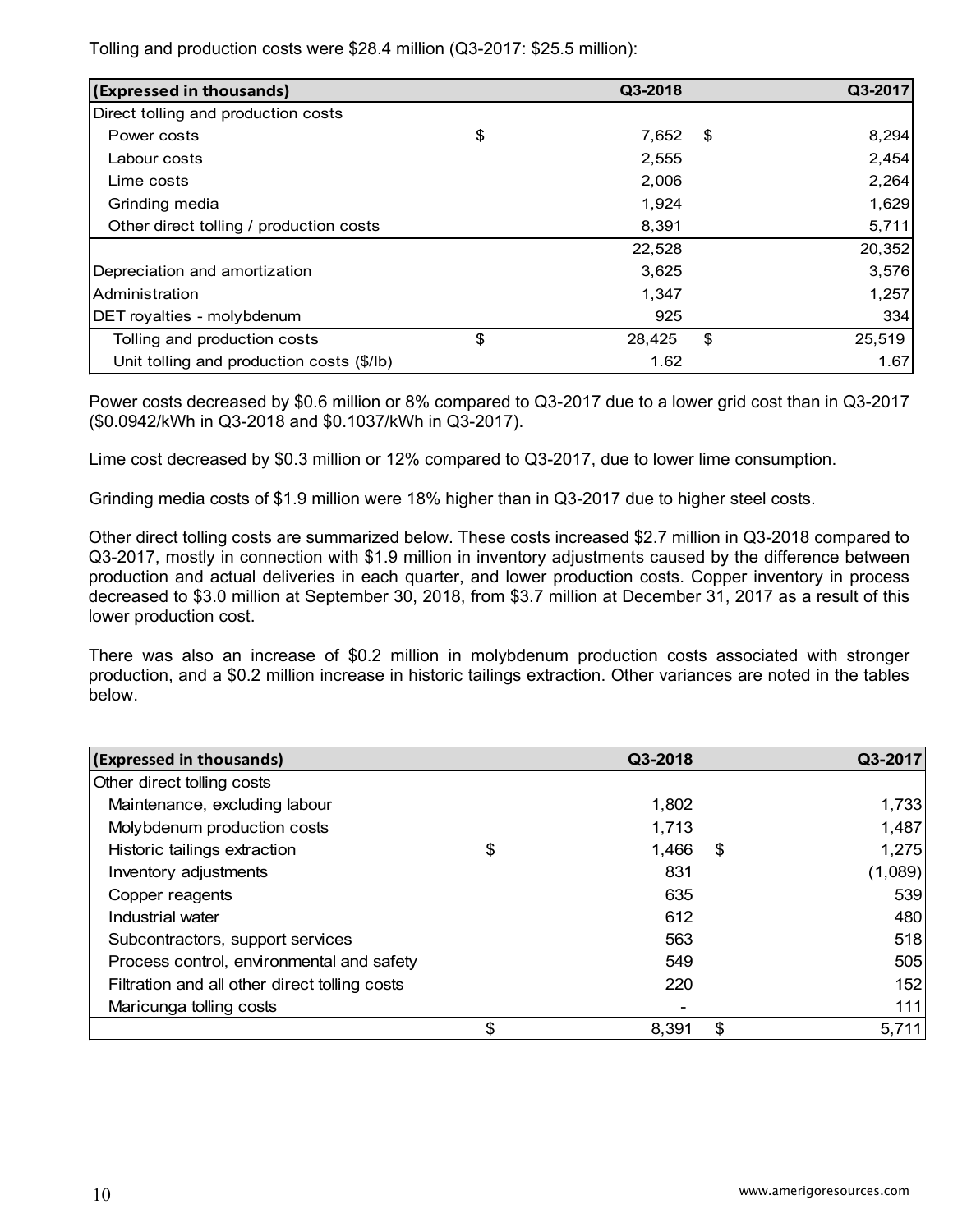| (S/lb Cu)                                     | Q3-2018 | Q3-2017 |
|-----------------------------------------------|---------|---------|
| Other direct tolling costs                    |         |         |
| Maintenance, excluding labour                 | 0.10    | 0.11    |
| Molybdenum production costs                   | 0.10    | 0.10    |
| Historic tailings extraction                  | 0.08    | 0.08    |
| Inventory adjustments                         | 0.05    | (0.07)  |
| Copper reagents                               | 0.04    | 0.04    |
| Industrial water                              | 0.04    | 0.03    |
| Subcontractors, support services              | 0.03    | 0.03    |
| Process control, environmental and safety     | 0.03    | 0.03    |
| Filtration and all other direct tolling costs | 0.01    | 0.01    |
| Maricunga tolling costs                       |         | 0.01    |
|                                               | 0.48    | 0.37    |

Depreciation and amortization were \$3.6 million in Q3-2018 and Q3-2017.

Administration expenses were \$1.3 million, the same as in Q3-2017.

Other expenses of \$0.9 million (Q3-2017: \$0.5 million) are costs not related to MVC's production operations, and include:

- General and administration expenses of \$0.9 million (Q3-2017: \$0.8 million) including salaries, management and professional fees of \$0.4 million (Q3-2017: \$0.5 million), office and general expenses of \$0.3 million (Q3-2017: \$0.2 million) and share-based payments of \$0.2 million (Q3-2017: \$0.1 million).
- A \$0.1 million expense associated with the derivative to related parties (Q3-2017: \$0.2 million), including actual amounts paid or accrued to related parties of \$0.3 million (Q3-2017: \$0.3 million) and a decrease in the derivatives' fair value of \$0.2 million (Q3-2017: \$0.1 million).
- Other gains of \$0.1 million (Q3-2017: \$0.5 million), comprised of a foreign exchange gain of \$0.1 million (Q3-2017: \$0.4 million) and in Q3-2017, other gains of \$0.1 million).

The Company's finance expense was \$1.0 million (Q3-2017: \$0.9 million) including finance, commitment and interest charges and changes in value on interest rate swaps.

Income tax expense was \$0.6million (Q3-2017: \$2.7 million) including current income tax expense of \$0.3 million (Q3-2017: \$1.9 million) and deferred tax expense of \$0.3 million (Q3-2017: \$0.8 million).

Deferred income tax expense results from the changes to deferred income tax liabilities, arising predominantly from the differences between the book and tax values of MVC's property, plant and equipment. Deferred tax liabilities do not represent income tax payable.

# **Cash Cost and Total Cost**

Cash cost and total cost are non-GAAP measures prepared on a basis consistent with the industry standard Brook Hunt definitions.

The Company believes that these measures provide additional information to evaluate corporate performance. Management also uses these measures to monitor internal performance.

In Q3-2018 cash cost was \$1.38/lb (Q3-2017: \$1.69/lb) and total cost was \$2.17/lb (Q3-2017: \$2.55/lb).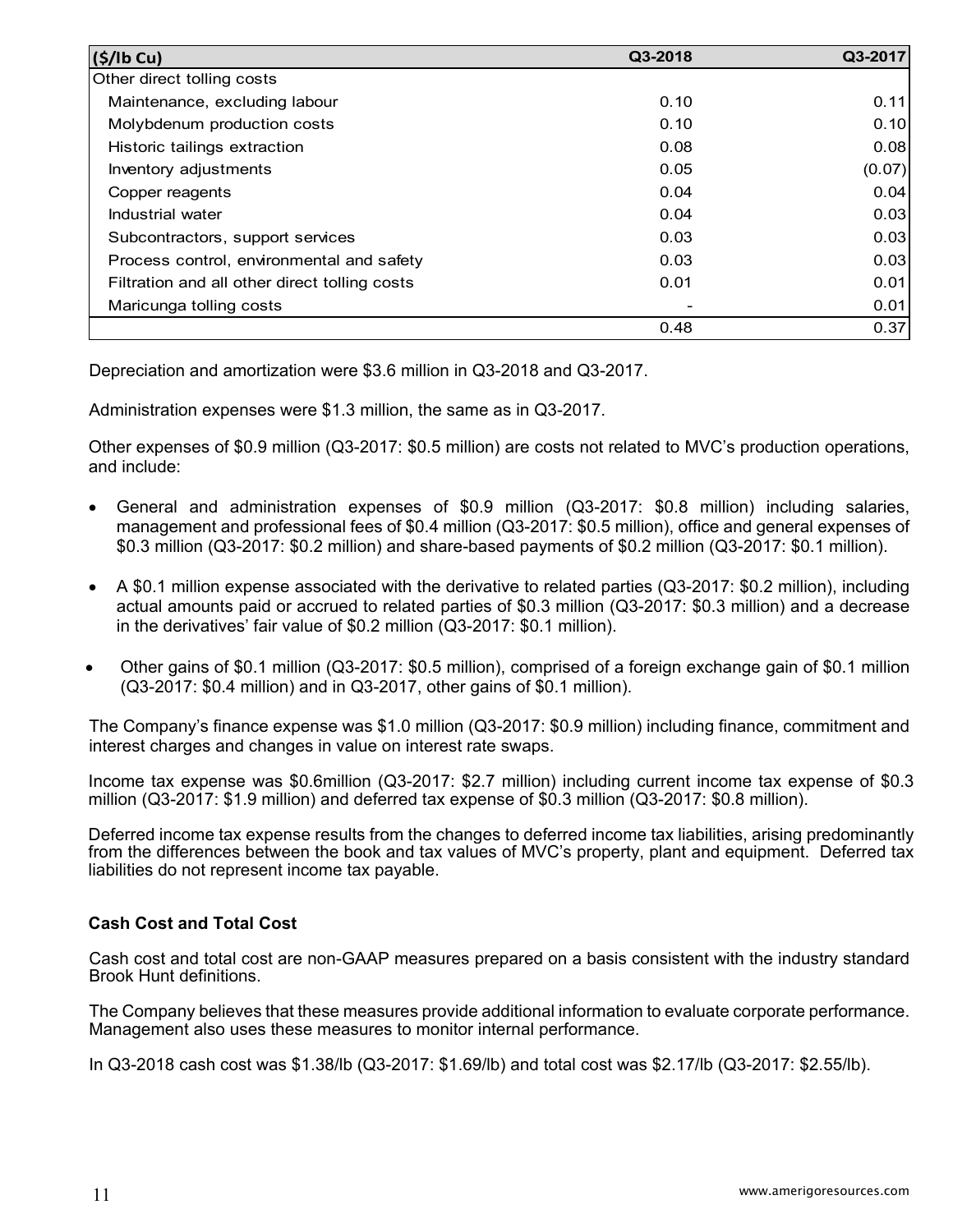A reconciliation of tolling and production costs to cash cost and total cost is presented below:

|                                             | Q3-2018         | Q3-2017  |
|---------------------------------------------|-----------------|----------|
| Tolling and production costs (thousands)    | \$<br>28,425 \$ | 25,519   |
| Add (deduct):                               |                 |          |
| DET notional royalties - copper (thousands) | 9,238           | 9,365    |
| Smelting and refining charges (thousands)   | 5,822           | 5,455    |
| Transportation costs (thousands)            | 580             | 564      |
| Inventory adjustments (thousands):          | (831)           | 1,089    |
| By-product credits (thousands)              | (5,202)         | (2, 549) |
| Total cost (thousands)                      | \$<br>38,032 \$ | 39,443   |
| Deduct:                                     |                 |          |
| DET notional royalties - copper (thousands) | (9, 238)        | (9,365)  |
| DET royalties - molybdenum (thousands)      | (925)           | (334)    |
|                                             | (10, 163)       | (9,699)  |
| Depreciation and amortization (thousands)   | (3,625)         | (3, 576) |
| Cash cost (thousands)                       | \$<br>24,244 \$ | 26,168   |
| Pounds of copper tolled from fresh and old  |                 |          |
| tailings (millions)                         | 17.56           | 15.49    |
| Cash cost (\$/lb)                           | 1.38            | 1.69     |
| Total cost (\$/lb)                          | 2.17            | 2.55     |

The Company's trailing quarterly cash costs (\$/lb of copper produced) were:

|                           | Q3-2018 | Q2-2018 | Q1-2018 | Q4-2017 | Q3-2017 |
|---------------------------|---------|---------|---------|---------|---------|
|                           |         |         |         |         |         |
| Power costs               | 0.44    | 0.56    | 0.56    | 0.50    | 0.54    |
| Smelting & refining       | 0.33    | 0.32    | 0.35    | 0.37    | 0.35    |
| Lime                      | 0.11    | 0.16    | 0.16    | 0.15    | 0.15    |
| Grinding media            | 0.11    | 0.12    | 0.13    | 0.11    | 0.10    |
| <b>Administration</b>     | 0.08    | 0.10    | 0.12    | 0.09    | 0.08    |
| Transportation            | 0.03    | 0.03    | 0.04    | 0.04    | 0.04    |
| <b>Other direct costs</b> | 0.58    | 0.68    | 0.72    | 0.60    | 0.60    |
| By-product credits        | (0.30)  | (0.26)  | (0.31)  | (0.20)  | (0.17)  |
| Cash Cost                 | \$1.38  | \$1.71  | \$1.77  | \$1.66  | \$1.69  |

Most of MVC's components of cash cost decreased as a result of stronger production, and by-product credits were strong at \$0.30/lb (Q3-2017: (\$0.17)/lb) due to stronger molybdenum production and prices.

The Company's trailing quarterly total costs (\$/lb of copper produced) were:

|                                         | Q3-2018 | Q2-2018 | Q1-2018 | Q4-2017 | Q3-2017 |
|-----------------------------------------|---------|---------|---------|---------|---------|
| Cash cost                               | 1.38    | 1.71    | 1.77    | 1.66    | 1.69    |
| <b>DET</b> notional royalites/royalties | 0.58    | 0.77    | 0.81    | 0.75    | 0.63    |
| Amortization/depreciation               | 0.21    | 0.26    | 0.25    | 0.23    | 0.23    |
| lTotal Cost                             | \$2.17  | \$2.74  | \$2.83  | \$2.64  | \$2.55  |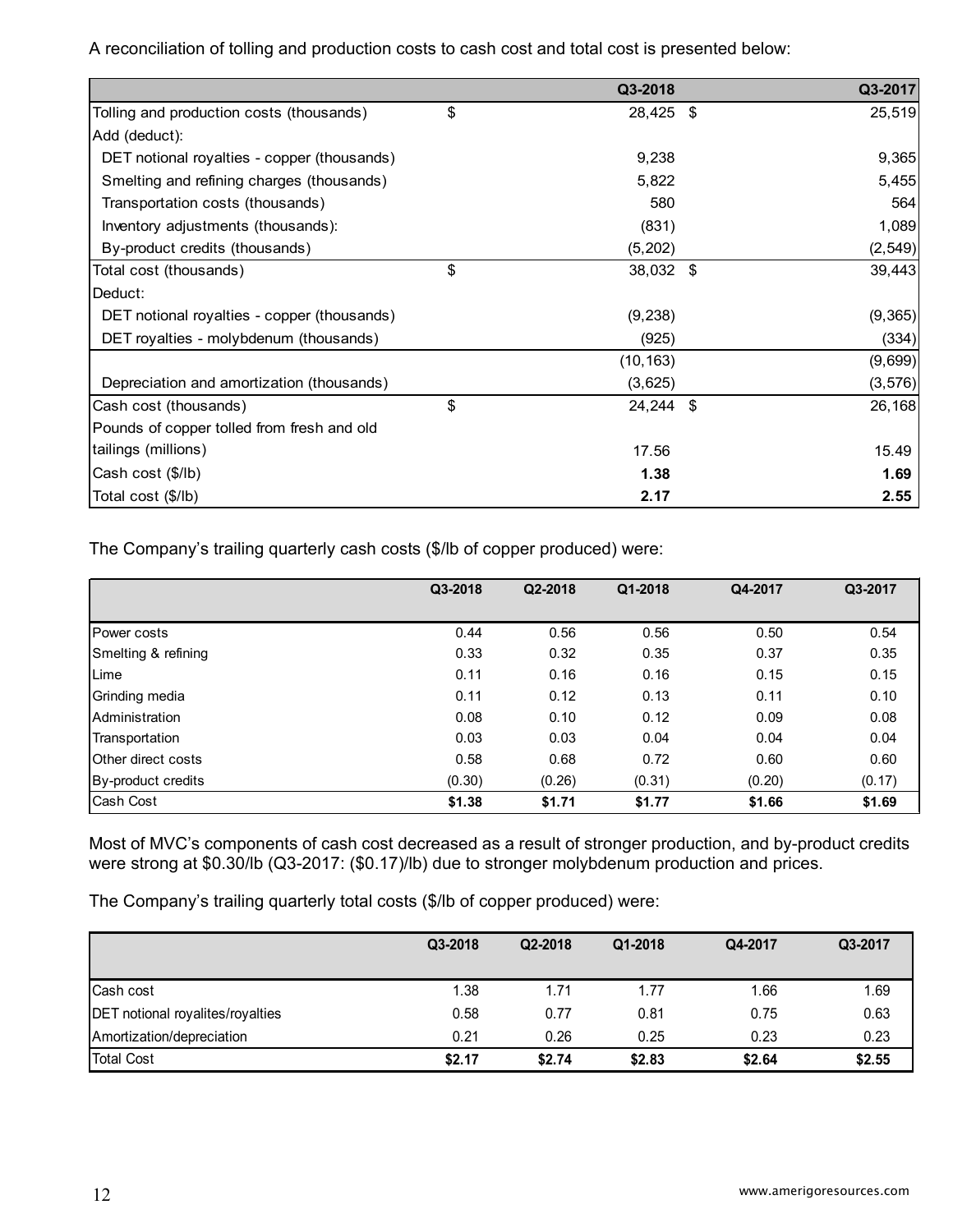# **FINANCIAL RESULTS – NINE MONTHS ENDED SEPTEMBER 30, 2018**

YTD-2018, the Company posted net income of \$5.4 million (\$0.03 EPS) (YTD-2017: net income of \$4.9 million; \$0.03 EPS).

Revenue YTD-2018 was \$99.3 million (YTD-2017: \$97.0 million) and tolling and production costs were \$84.4 million (YTD-2017: \$79.4 million), resulting in gross profit of \$14.9 million (YTD-2017: \$17.6 million).

Other expenses were \$3.7 million (YTD-2017: \$5.8 million).

Finance expense was \$2.9 million (YTD-2017: \$3.9 million) and the Company posted income tax expense of \$2.9 million (YTD-2017: \$3.0 million).

# **COMPARATIVE PERIODS**

Amerigo's quarterly financial statements are reported under IFRS applicable to interim financial reporting.

The following tables provide highlights from Amerigo's financial statements of quarterly results for the past eight quarters.

|                            | Q3-2018 | Q2-2018 | Q1-2018 | Q4-2017 |
|----------------------------|---------|---------|---------|---------|
|                            |         |         |         |         |
|                            |         |         |         |         |
| Total revenue (thousands)  | 32,370  | 32,999  | 33,881  | 37,001  |
| Net income (thousands)     | 1,438   | 2.720   | 1.217   | 3,098   |
| Earnings per share         | 0.01    | 0.02    | 0.01    | 0.02    |
| Diluted earnings per share | 0.01    | 0.02    | 0.01    | 0.02    |

|                                   | Q3-2017 | Q2-2017 | Q1-2017  | Q4-2016 |
|-----------------------------------|---------|---------|----------|---------|
|                                   |         |         | £.       |         |
|                                   |         |         |          |         |
| Total revenue (thousands)         | 37,421  | 29.860  | 29.744   | 29,473  |
| Net income (loss) (thousands)     | 7,854   | (1,653) | (1, 310) | 2,984   |
| Earnings (loss) per share         | 0.04    | (0.01)  | (0.01)   | 0.02    |
| Diluted earnings (loss) per share | 0.04    | (0.01)  | (0.01)   | 0.02    |

Quarterly revenue variances result mostly from higher or lower copper deliveries (a factor of quarterly production), the Company's realized copper price (a factor of market prices) and settlement adjustments to prior quarter sales.

The Company's revenues are highly sensitive to these variables, as summarized below:

|                                     | Q3-2018  | Q2-2018 | Q1-2018 | Q4-2017 | Q3-2017 | Q2-2017  | Q1-2017 | Q4-2016 |
|-------------------------------------|----------|---------|---------|---------|---------|----------|---------|---------|
| Copper sales/deliveries             | 17.6     | 14.22   | 14.52   | 16.28   | 15.25   | 16.2     | 15.18   | 13.42   |
| MVC's copper price <sup>2</sup>     | \$2.74   | \$3.16  | \$3.09  | \$3.10  | \$3.00  | \$2.59   | \$2.65  | \$2.57  |
| Settlement adjustments <sup>3</sup> | (\$5.32) | \$0.18  | \$0.93  | \$1.19  | \$4.54  | (\$1.19) | \$0.92  | \$4.02  |

<sup>1</sup> Million pounds of copper sold under tolling agreements with DET and Maricunga (Q4-2016 and H1-2017).<br><sup>2</sup> Copper price per pound, before smelting and refining charges and settlement adjustments to prior quarters' sales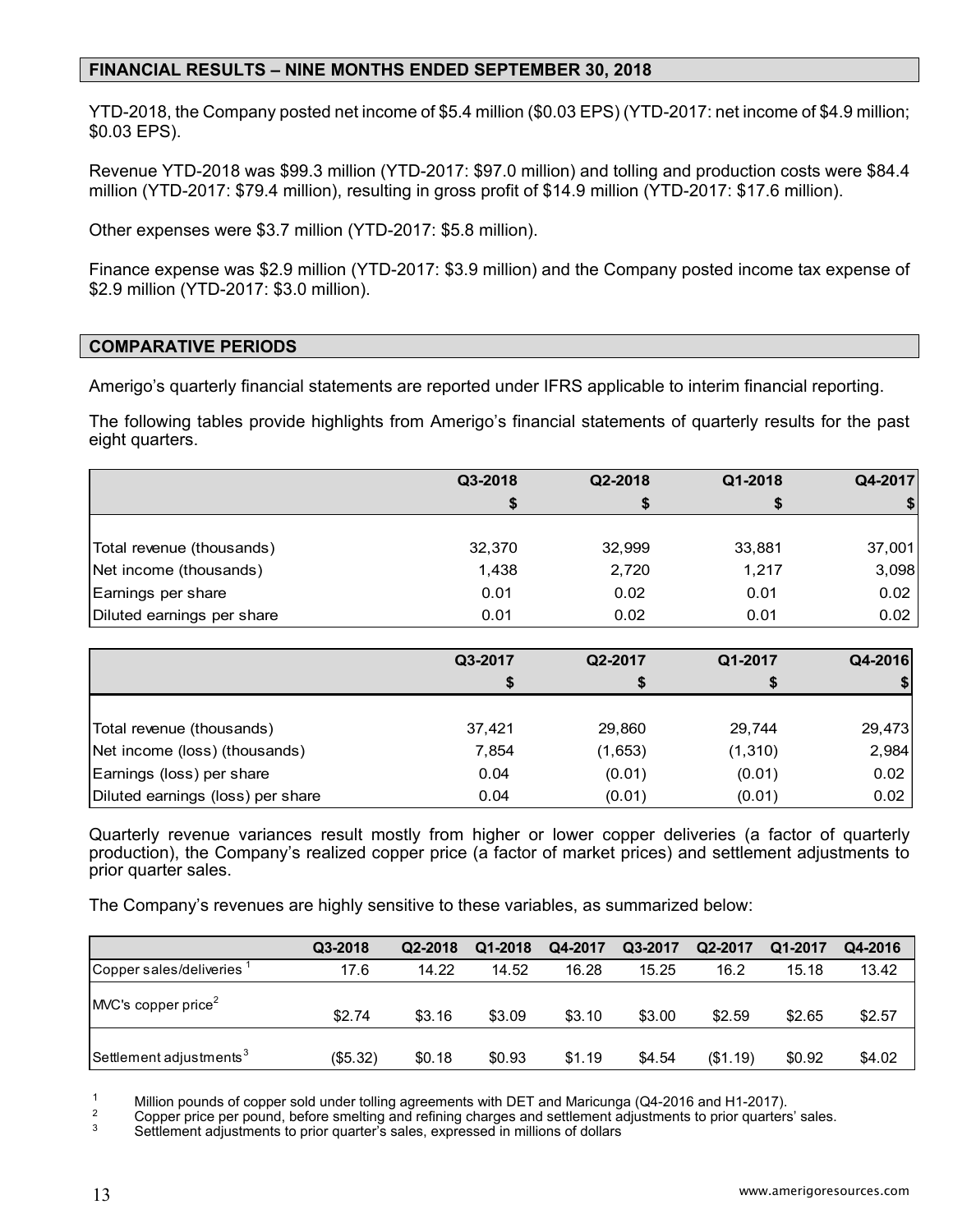Q4-2016 revenue was negatively affected by 16 days of lost production due to a strike at MVC and maintenance shutdown at El Teniente but benefited from higher copper prices, both for quarterly deliveries and in respect of positive price-driven settlement adjustments to Q3-2016 deliveries. Production returned to expected levels in Q1-2017, positively impacting revenue, which also benefitted from stronger copper prices and positive settlement adjustments to prior quarter sales. Q2-2017 revenue was positively impacted by higher volumes of copper tolled, partially offset by lower average copper prices and the effect of negative price-driven settlement adjustments. Q3-2017 was positively impacted by higher copper prices and significant positive settlement adjustments to prior quarter's sales. Q4-2017 to Q2-218 revenue were positively impacted by strong copper prices. Q3-2018 were positively affected by record copper deliveries, and negatively impacted by lower copper prices resulting in \$5.3 million in negative settlement adjustments to prior quarter revenue.

In addition to revenue variances, the Company's quarterly results in the most recent eight quarters were also affected by higher or lower cost of sales:

|                                      | Q3-2018 | Q2-2018 | Q1-2018 | Q4-2017 | Q3-2017 | Q2-2017 | Q1-2017 | Q4-2016 |
|--------------------------------------|---------|---------|---------|---------|---------|---------|---------|---------|
| Tolling and production costs         | \$28.43 | \$27.21 | \$28.72 | \$28.54 | \$25.52 | \$26.17 | \$27.76 | \$23.61 |
| Unit tolling and production $cost^2$ | \$1.62  | \$1.91  | \$1.98  | \$1.75  | \$1.67  | \$1.62  | \$1.70  | \$1.83  |

<sup>1</sup> Million of dollars.<br><sup>2</sup> Tolling and produ

2 Tolling and production costs divided over pounds of copper delivered.

Tolling and production costs are affected by production levels, input costs (particularly power, lime and grinding media costs), copper prices and the depreciation or appreciation of the CLP to the U.S. dollar. Q4- 2016 costs were lower due to 16 days of lost production due to a strike of MVC workers, however lower production resulted in higher unit costs. In Q1-2017 tolling and production costs increased due to higher production levels and unit costs were affected by inventory variations. Q2-2017 costs were lower than in the preceding quarter despite higher production due to MVC's cost containment efforts. Q3-2017 costs were also lower than the prior quarter, due to lower copper production and the termination of the Maricunga tolling contract. Q4-2017 to Q3-2018 costs increased due to higher power, lime and other direct costs. Total Q3- 2018 costs increased due to higher production but decreased on a unit basis.

# **LIQUIDITY and CAPITAL RESOURCES**

#### **Cash Flow from Operations**

In Q3-2018, the Company generated cash from operations of \$8.1 million (Q3-2017: \$5.3 million). YTD-2018 cash generated from operations was \$19.3 million (YTD-2017: \$19.2 million).

Excluding the effect of changes in working capital, the Company generated cash of \$6.2 million (Q3-2017: \$11.0 million) and \$18.6 million YTD-2018 (YTD-2017: \$19.8 million).

# **Cash Flow from Financing Activities**

YTD-2018, the Company received \$23.3 million in debt proceeds net of transaction costs (YTD-2017: \$4.8 million) to finance the Phase Two expansion and made debt repayments of \$14.4 million (YTD-2017: \$10.4 million).

YTD-2018, Amerigo received \$0.1 million in proceeds from various exercises of stock options (YTD-2017" \$0.4 million).

#### **Cash Flow used in Investing Activities**

YTD-2018, the Company used cash of \$31.4 million for payments of capital expenditures (YTD-2017: \$7.7 million). Capex payments YTD-2018 included payments associated with Phase Two and for sustaining Capex.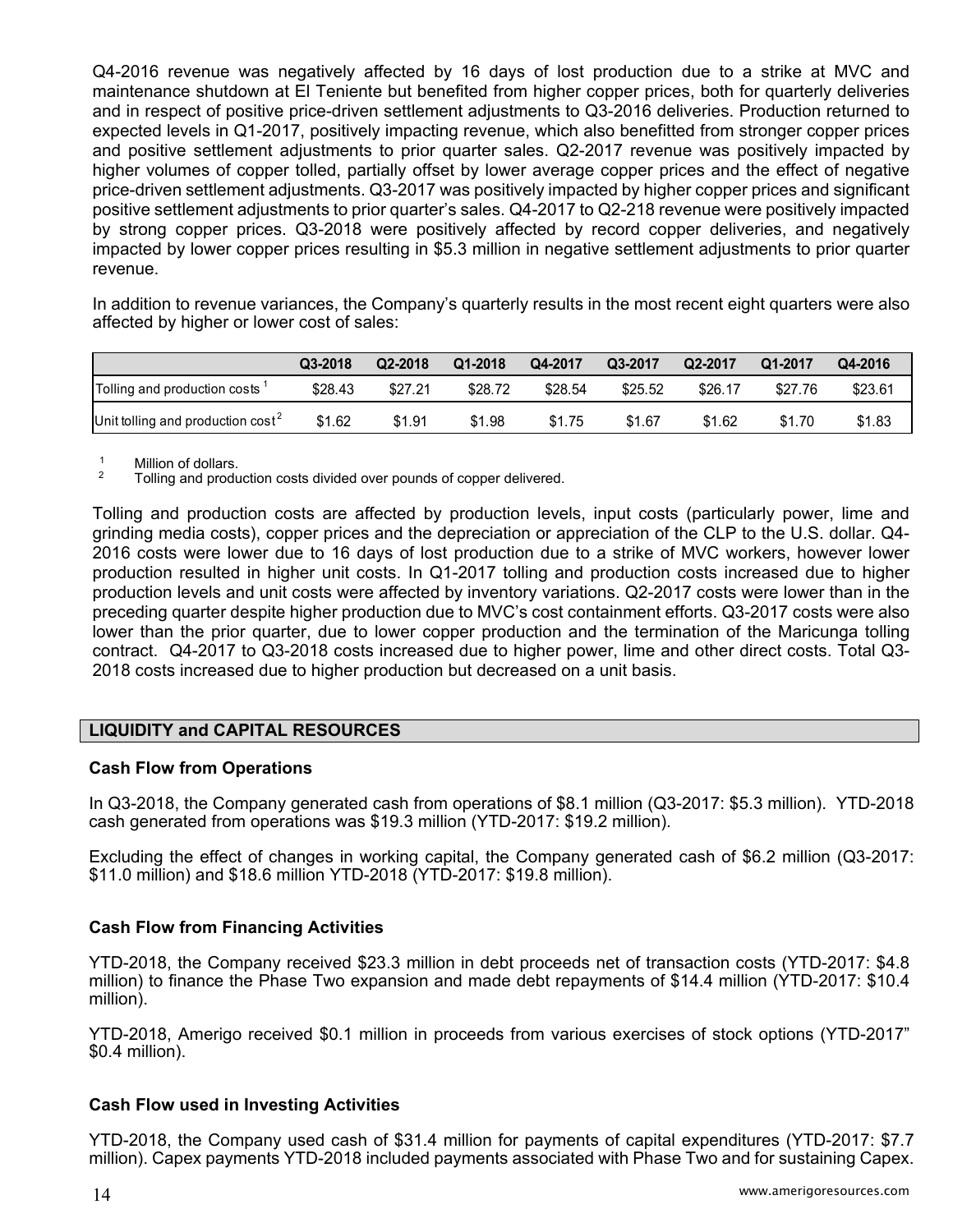# **Liquidity and Financial Position**

At September 30, 2018, the Company's cash and cash equivalents were \$23.3 million (December 31, 2017: \$27.5 million), including \$7.4 million in a DSRA (December 31, 2017: \$7.3 million).

The Company had a working capital deficiency of \$7.0 million (December 31, 2017: \$4.5 million), caused by \$17.7 million in scheduled bank debt repayments in the following twelve months.

The Company does not consider its working capital deficiency constitutes a liquidity risk, as it anticipates generating sufficient operating cash flow to meet current liabilities as they come due, assuming copper prices were to remain in the short-term at current levels (\$2.75/lb). Working capital deficiencies are not uncommon in companies with short-term debt.

The Company operates in a cyclical industry with cash flow generating capacity closely correlated to market copper prices.

In 2018, MVC estimates to produce 65.0 to 70.0 million pounds of copper at an annual cash cost (page 12) of \$1.45 to \$1.60/lb. The Company expects to meet its financial obligations as they become due.

At September 30, 2018, the Company had \$13.0 million of undrawn, committed credit facilities from a standby line of credit.

Total borrowings at year end are expected to be \$67.5 million.

# **BORROWINGS and STAND-BY LINE of CREDIT**

| Borrowings outstanding (Thousands)                    | September 30, | December 31, |
|-------------------------------------------------------|---------------|--------------|
|                                                       | 2018          | 2017         |
|                                                       |               |              |
| Cauquenes Phase One Loan                              | 37,122        | 41,527       |
| Cauquenes Phase Two Loan                              | 34,239        | 11,601       |
|                                                       | 71,361        | 53,128       |
| <b>DET Price Support Facility</b>                     |               | 9,939        |
|                                                       | 71,361        | 63,067       |
| Comprise of:                                          |               |              |
| Short-term debt and current portion of long-term debt | 17,670        | 20,810       |
| Long -term debt                                       | 53,691        | 42,257       |
|                                                       | 71,361        | 63,067       |

#### **Cauquenes Phase One and Phase Two Loans**

On March 25, 2015, MVC obtained a \$64.4 million loan facility from Scotiabank Chile (formerly Banco Bilbao Vizcaya Argentaria, Chile ("Scotiabank") and Export Development Canada ("EDC") to finance the Cauquenes Phase One expansion (the "Cauquenes Phase One Loan").

The Cauquenes Phase One Loan has a maximum repayment term of six years consisting of twelve equal semi-annual principal payments of \$5.4 million which commenced on June 30, 2016. The repayment term may be shortened without penalty in accordance with the loan provisions. Interest is paid semi-annually on June and December 30.

Interest on the Phase One Loan is synthetically fixed through an interest rate swap ("IRS"), accounted for at fair value through profit or loss ("FVTPL") at a rate of 5.56% per annum for 75% of the facility. The remaining 25% of the facility is subject to a variable rate based on the US Libor six-month rate, which at September 30, 2018 was 6.00% per annum. The IRS on the Phase One Loan has a term to December 27, 2018.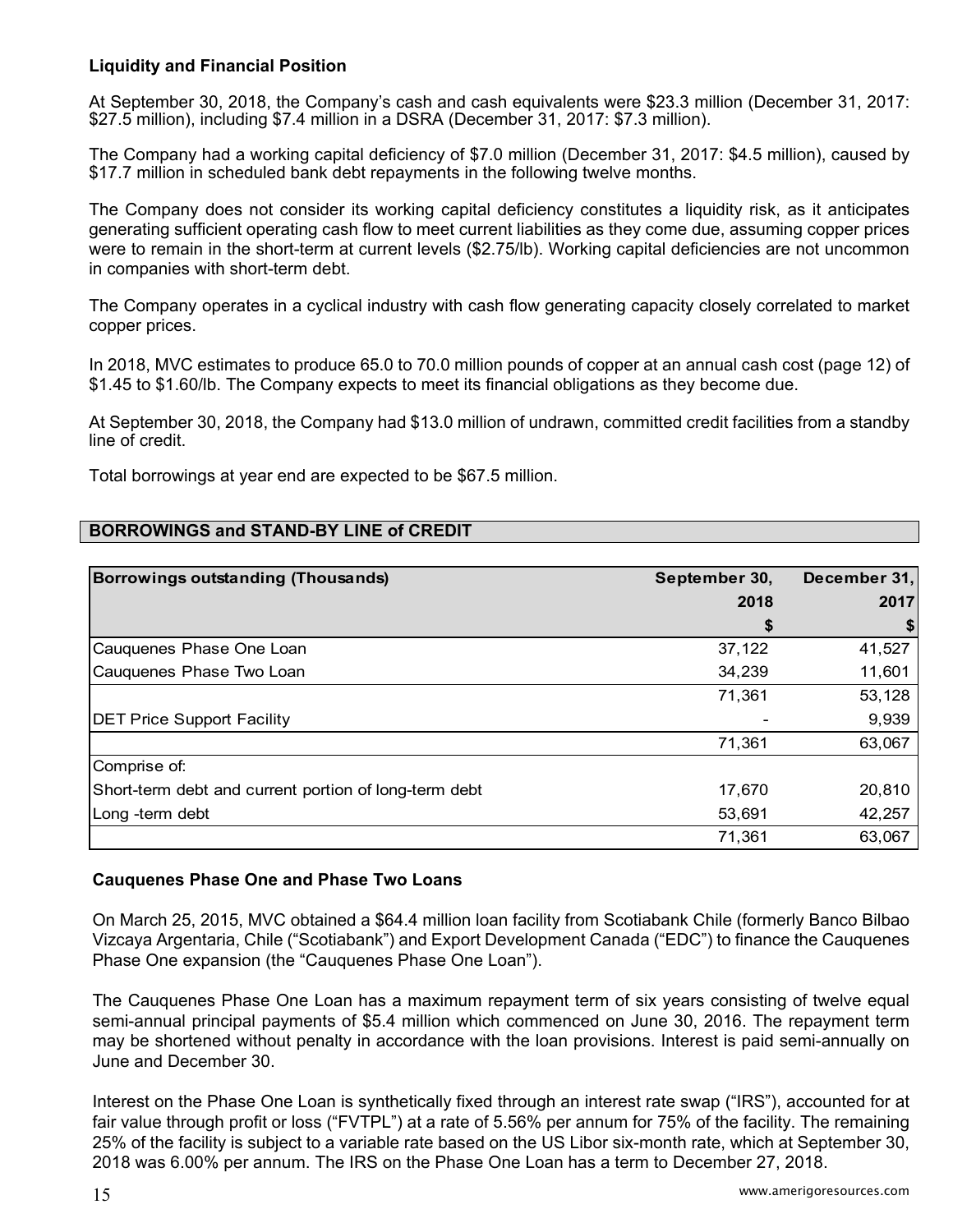The balance of the Cauquenes Phase One Loan (net of transaction costs) at September 30, 2018 was \$37.1 million (December 31, 2017: \$41.5 million).

On August 3, 2017, MVC obtained a second financing tranche with Scotiabank and EDC for a \$35.3 million facility (the "Cauquenes Phase Two Loan") to finance the Cauquenes Phase Two expansion.

 The Cauquenes Phase Two Loan has a maximum repayment term of three years consisting of six equal semiannual principal payments of \$5.9 million to commence on June 30, 2019. The repayment term may be shortened without penalty in accordance with the loan provisions. Interest is paid semi-annually on June and December 30.

 Interest on the Phase Two Loan is synthetically fixed through a second IRS, accounted for at FVTPL, at a rate of 6.02% per annum for 75% of the facility. The remaining 25% of the facility is subject to a variable rate based on the US Libor six-month rate, which at September 30, 2018 was 6.00% per annum. The IRS on the Phase Two Loan has a term to January 3, 2022.

The balance of the Cauquenes Phase Two Loan (net of transaction costs) at September 30, 2018 was \$34.2 million (December 31, 2017: \$11.6 million).

 MVC has provided security for the Cauquenes Phase One and Phase Two loans in the form of a charge on all of MVC's assets.

MVC is required to meet three bank covenants: current ratio (starting on December 31, 2019), tangible net worth and debt service coverage ratio, measured semi-annually on June 30 and December 31. At June 30, 2018, MVC met the debt service coverage ratio (requirement of 1.2) and the tangible net worth ratio (requirement of \$115.0 million).

MVC is also required to have a DSRA which must be used to: /i/ pay the principal and interest of bank loans and amounts owing under the interest rate swaps if MVC has insufficient funds to make these payments and /ii/ fund MVC's operating expenses. If it becomes necessary to fund MVC's operations with funds from the DSRA, MVC must replenish the DSRA at each month end with funds necessary to maintain a balance equal to one hundred percent of the sum of the principal, interest and interest rate swaps that are payable in the following six months. At September 30, 2018, MVC held DSRA funds in the required amount of \$7.4 million (December 31, 2017: \$7.3 million).

# **DET Price Support Facility**

In 2015, DET provided to MVC a copper price support facility of \$17.0 million (the "DET Price Support Facility") which was fully repaid in September 2018 (December 31, 2017: \$9.9 million). It bore interest at a rate of 0.6% per month.

During YTD-2018, MVC fully repaid \$9.0 million towards the DET Price Support Facility and \$0.9 million in accrued interest (YTD-2017: \$5.0 million).

# **\$13.0 Million Standby Line of Credit (the "Line of Credit").**

The Line of Credit is available from three Amerigo shareholders. Availability is to the later of December 31, 2018 or the date of commencement of commercial production of Phase Two, up to March 31, 2019.

In 2018, Amerigo incurred an annual commitment fee of \$0.2 million. This was settled with the issuance of 265,119 Amerigo shares (2017: \$0.2 million, settled with 403,577 Amerigo shares). Amounts drawn from the Line of Credit are subject to a drawdown fee of 1.5% and interest of 1.5% per month.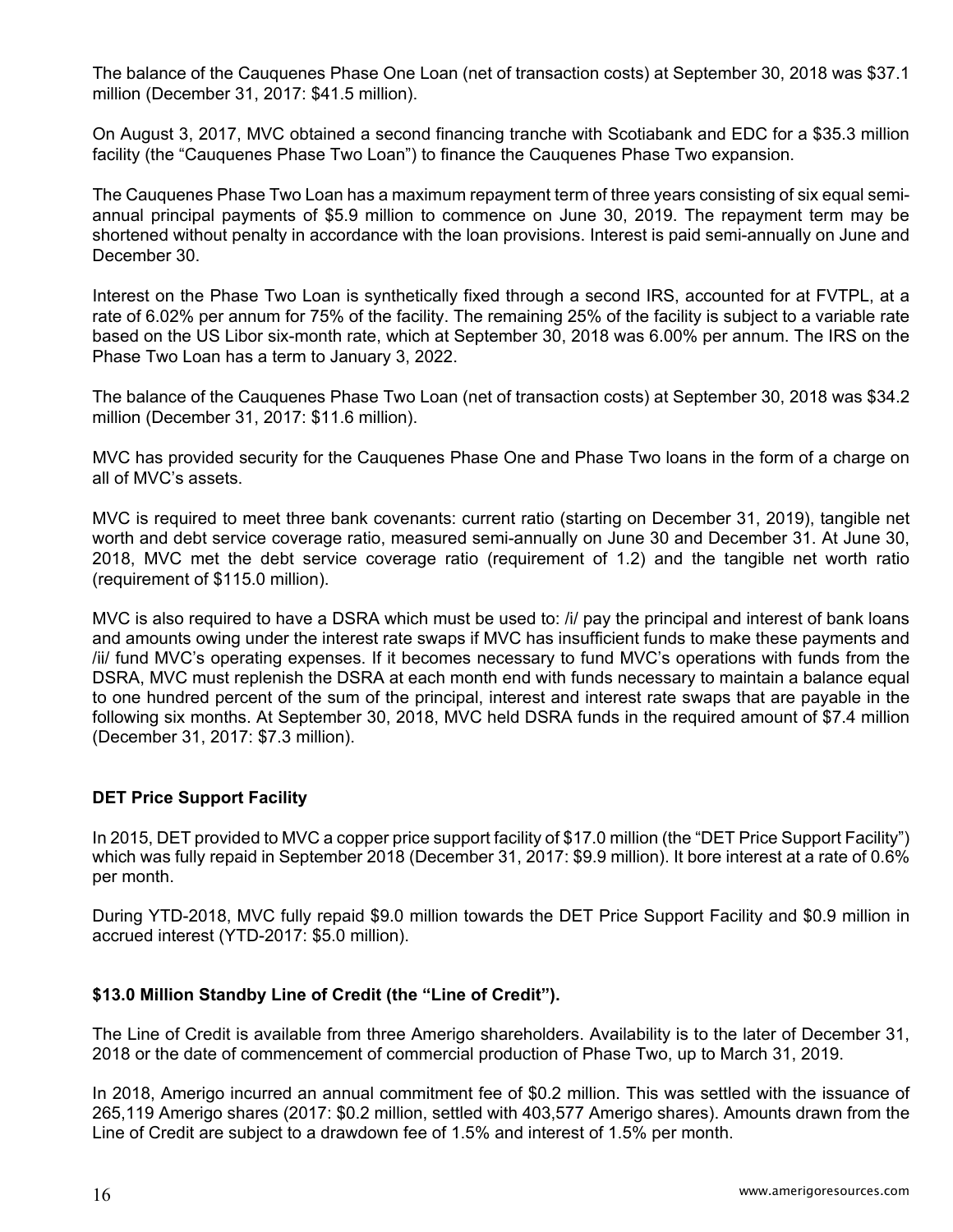Principal is payable in the amounts and times permitted under the terms and conditions of the Cauquenes Phase One and Phase Two loans. The Line of Credit is payable by the earlier of December 31, 2019 or the one-year anniversary of payment of the Cauquenes Phase One and Phase Two loans. Amerigo did not provide security in connection with this facility.

At September 30, 2018, no funds had been drawn from the Line of Credit.

## **AGREEMENT WITH CODELCO'S EL TENIENTE DIVISION**

MVC has a contract with DET ("the DET Agreement") to process the fresh tailings from El Teniente and the tailings from the Cauquenes and Colihues historic tailings deposits. The Agreement has a term to 2037 for fresh tailings, the earlier of 2033 or deposit depletion for Cauquenes, and the earlier of 2037 or deposit depletion for Colihues.

The DET Agreement establishes a series of royalties from MVC to DET, calculated using the average LME copper price for the month of concentrates production.

The DET Agreement currently operates as a tolling contract under which title to the copper concentrates produced by MVC remains with DET. MVC earns tolling revenue, calculated as the gross value of copper produced at applicable market prices net of notional items. Notional items include treatment and refining charges, DET copper royalties and transportation costs.

Notional royalties for copper concentrates produced from fresh tailings are determined through a sliding scale formula tied to copper prices ranging from \$1.95/lb (13.5%) to \$4.80/lb (28.4%).

Notional royalties for copper concentrates produced from Cauquenes are determined through a sliding scale for copper prices ranging from \$1.95/lb (16%) to \$5.50/lb (39%).

MVC pays a sliding scale global molybdenum royalty for molybdenum prices between \$6.00/lb (3%) and \$40.00/lb (19.7%).

The Agreement anticipates that in the event monthly average prices fall below certain ranges and projections indicate the permanence of such prices over time, the parties will meet to review cost and notional royalty/royalty structures to maintain the Agreement's viability and the equilibrium of the benefits between the parties.

The DET Agreement also contains three early exit options exercisable by DET within 2021 and every three years thereafter only in the event of changes unforeseen at the time the Agreement was entered into. Amerigo has currently judged the probabilities of DET exercising any of these early exit options as remote.

#### **CAUQUENES EXPANSION**

MVC has undertaken a phased expansion to extract and process the historic Cauquenes tailings. MVC completed Phase One of the expansion in 2015, extending MVC's economic life to at least 2037. Construction of Phase Two of the expansion is being completed in Q4-2018. Phase Two has improved MVC's flotation recovery efficiency, with the objective of allowing MVC to increase production to an estimated 85 to 90 million pounds of copper per year.

Production of the first concentrates from the Phase Two expansion occurred in Q3-2018 and full production commenced in October 2018.

Phase Two has an estimated Capex of \$39.9 million.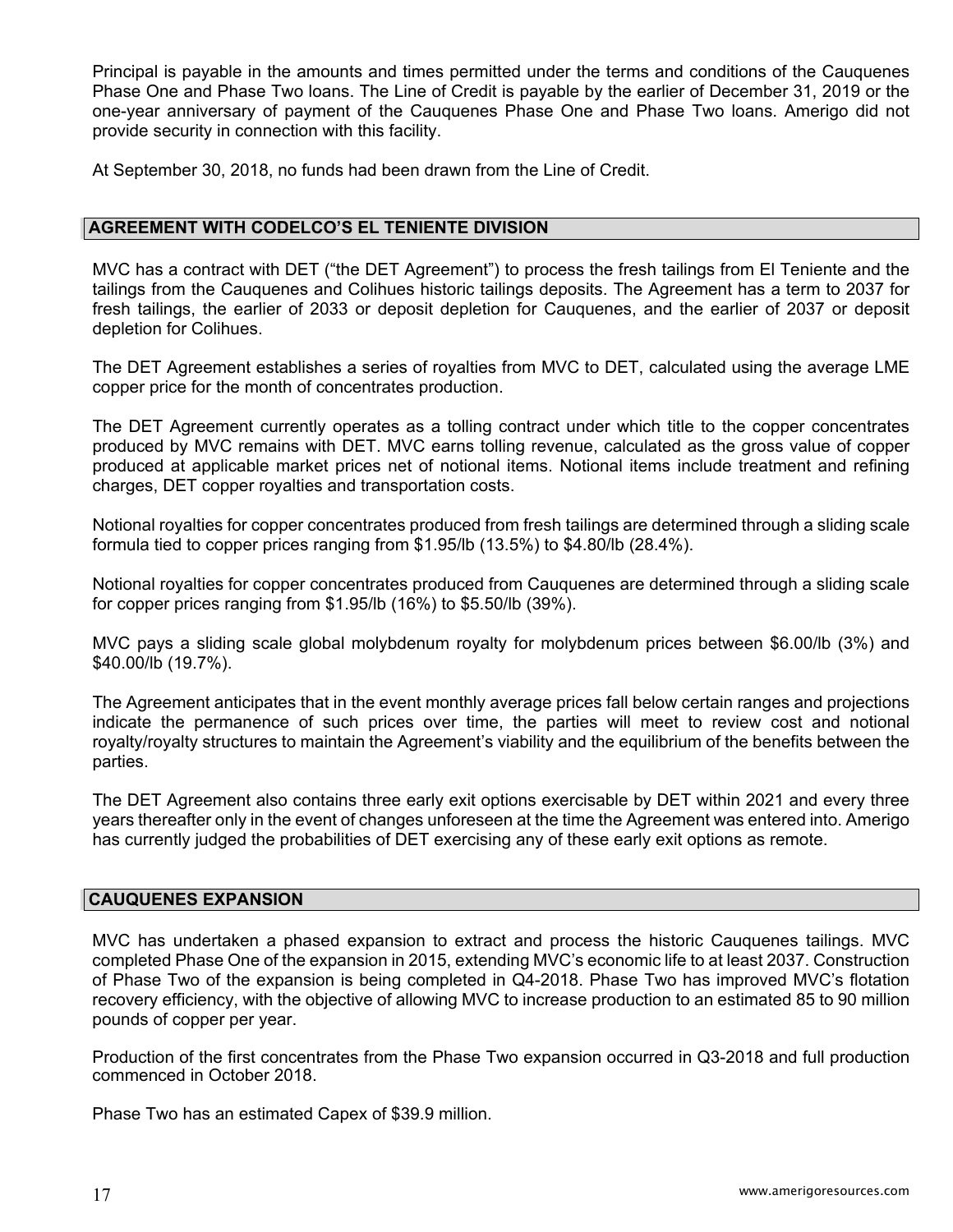MVC's existing molybdenum plant had a processing capacity of 330 tonnes per day and is being expanded to a capacity of 450 tonnes. This will enable MVC to extract substantially all the molybdenum made available by the Phase Two expansion.

The molybdenum plant expansion is expected to be essentially completed in Q4-2018 and has a Capex estimated at \$8.4 million, undertaken by way of a build, lease and operating contract. Capex is payable over five years, or earlier at the discretion of MVC as permitted by available cash flow.

## **TRANSACTIONS WITH RELATED PARTIES**

a) Derivative

Amerigo holds its interest in MVC through Amerigo International Holdings Corp. ("Amerigo International"), wholly-owned by Amerigo except for certain outstanding Class A shares which are owned indirectly by Amerigo's founders (including Amerigo's current Executive Chairman). The Class A shares were issued in 2003 as part of a tax-efficient structure for payments granted as consideration to the founders transferring to Amerigo their option to purchase MVC.

The Class A shareholders are not entitled to any participation in the profits of Amerigo International, except for monthly payments, calculated as follows:

- \$0.01 for each pound of copper equivalent produced from DET tailings by MVC or any successor entity to MVC if the price of copper is under \$0.80/lb, or
- \$0.015 for each pound of copper equivalent produced from DET tailings by MVC or any successor entity to MVC if the price of copper is \$0.80/lb or more.

Under IFRS, the payments constitute a derivative financial instrument which needs to be measured at fair value at each reporting date. Changes in fair value are recorded in profit for the period.

The derivative expense includes the actual monthly payments described above and changes in the derivative's fair value.

YTD-2018 and YTD-2017, \$0.8 million was paid or accrued to the Class A shareholders and the derivative's fair value decreased \$0.5 million (YTD-2017: increase of \$3.0 million), for a total derivative expense of \$0.3 million (YTD-2017: \$3.8 million).

At September 30, 2018, the derivative liability totalled \$11.7 million (December 31, 2017: \$12.2 million), with a current portion of \$1.0 million (December 31, 2017: \$1.2 million) and a long-term portion of \$10.7 million (December 31, 2017: \$11.0 million).

Actual monthly payments outstanding at September 30, 2018 and December 31, 2017 were \$0.1 million).

b) Directors' fees and remuneration to officers

 YTD-2018, the Company paid or accrued \$0.8 million in salaries and fees to companies associated with certain officers (YTD-2017: \$0.7 million). In the same period, Amerigo paid or accrued \$0.2 million in directors' fees (YTD-2017: \$0.2 million). These transactions were in the ordinary course of business and measured at the exchange amounts agreed to by the parties.

YTD-2018 and 2017, 2,950,000 options were granted to Amerigo directors and officers.

c) As of September 30, 2018, an Amerigo officer acted as an officer and an Amerigo director acted as a director and Chairman of Los Andes Copper Ltd., a Company investee.

.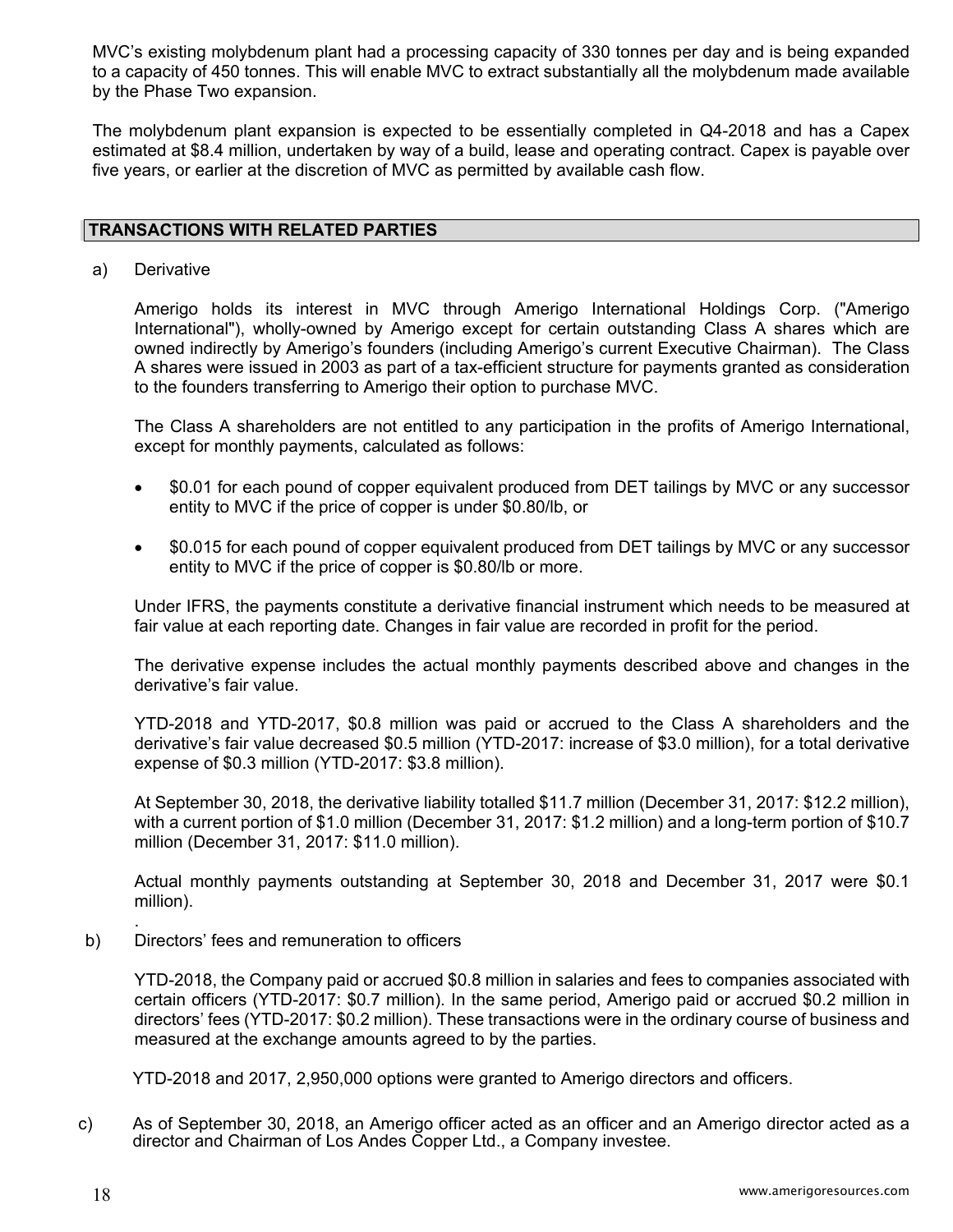#### **OTHER MD&A REQUIREMENTS**

#### **Critical Accounting Estimates and Judgements**

Preparing interim financial statements requires management to make judgements, estimates and assumptions. This affects the application of accounting policies and reported amounts. Actual results may differ from these estimates.

In Q3-2018, management's significant judgements and the key sources of estimation uncertainty were consistent with those used to prepare Amerigo's 2017 annual consolidated financial statements.

#### **Disclosure Controls and Procedures**

Amerigo designs disclosure controls and procedures to provide reasonable assurance that all relevant information is communicated to senior management and to allow timely decisions regarding required disclosure.

Amerigo has a formal corporate disclosure policy and a Disclosure Policy Committee. Amerigo's directors, Rob Henderson (President and CEO) and Aurora Davidson (Executive Vice President and CFO) are members.

Management has reasonable confidence that the Company's material information is made known to them in a timely manner, and that Amerigo's disclosure controls and procedures are effective on an ongoing basis.

#### **Internal Controls over Financial Reporting ("ICFR")**

ICFR is a process designed to provide reasonable assurance on the reliability of financial reporting and the preparation of financial statements for external purposes under IFRS.

Amerigo's ICFR includes policies and procedures that:

- Pertain to the maintenance of records that accurately and fairly reflect the additions to and dispositions of Company assets;
- Provide reasonable assurance that transactions are recorded as necessary to permit preparation of financial statements under IFRS;
- Provide reasonable assurance that the Company's receipts and expenditures have the proper authorization of Amerigo's management and directors; and
- Provide reasonable assurance on the prevention or timely detection of unauthorized acquisition, use or disposition of Company assets that could have a material effect on the financial statements.

Any system of internal controls over financial reporting, no matter how well designed, has inherent limitations.

Even those systems determined to be effective can provide only reasonable assurance on preparation and presentation of financial statements.

In Q3-2018, there were no changes that materially affected, or are reasonably likely to affect, Amerigo's ICFR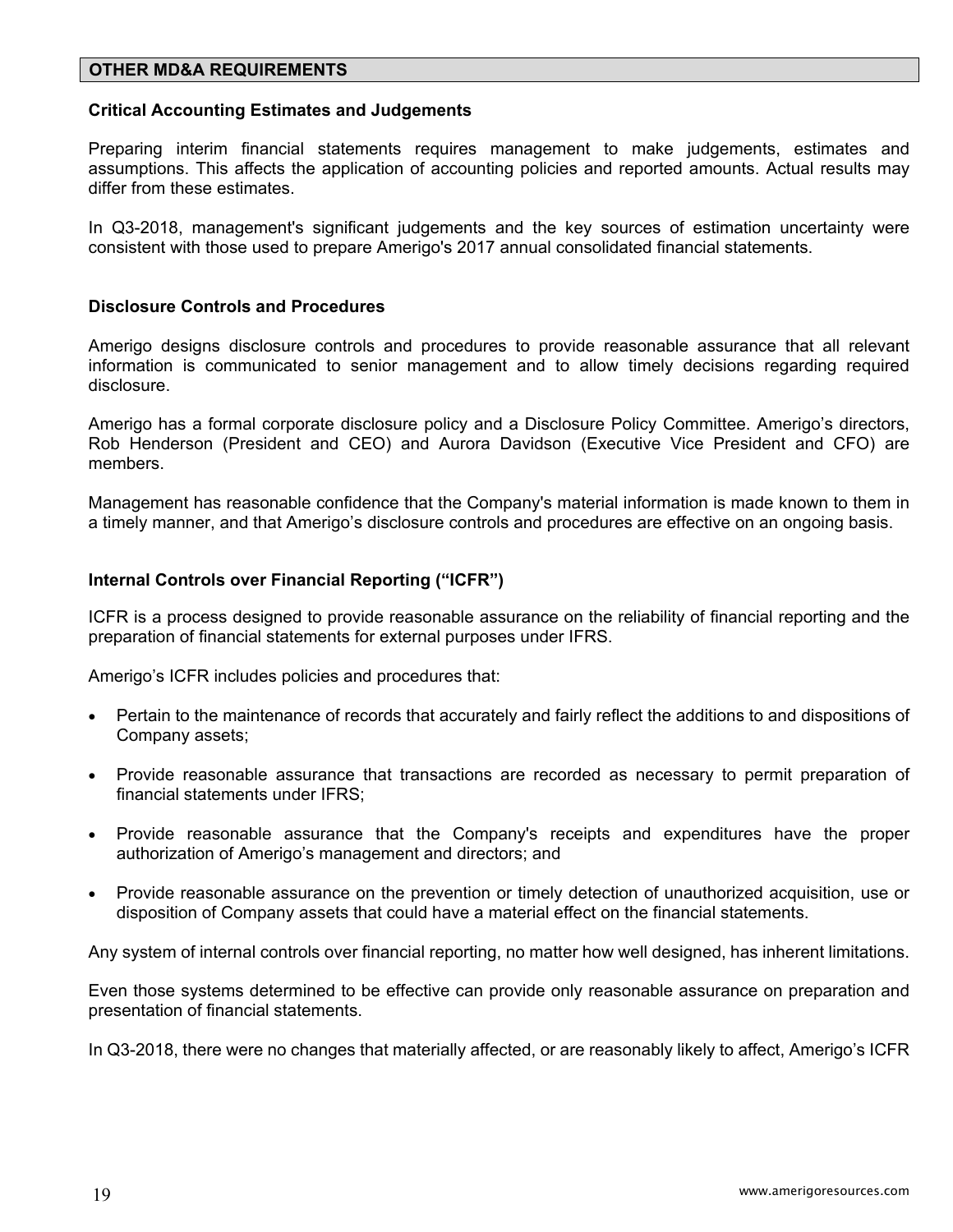# **Commitments**

- MVC has a long-term agreement for the supply of 100% of MVC's power requirements to December 31, 2032. The agreement establishes minimum stand-by charges based on peak hour power supply calculations, currently estimated to range from \$1.3 to \$1.8 million per month.
- At September 30, 2018, MVC had commitments of \$1.5 million for purchase orders for the Cauquenes Phase Two expansion.
- At September 30, 2018, MVC had a commitment of Chilean U.F. 201,903 (approximately \$8.4 million at this date) for the molybdenum plant expansion. Payments are scheduled to be made over a period of five years estimated to commence in December 2018.
- Amerigo has an agreement for the lease of office premises in Vancouver to December 1, 2021. Rent commitments under the agreement are approximately \$0.3 million.
- The DET Agreement has a Closure Plan clause requiring MVC and DET to jointly assess the revision of the closure plan for Cauquenes and compare it to the current DET plan. In the case of any variation in the interests of DET due to MVC's activities in the Cauquenes deposit, the parties will jointly evaluate the form of implementation and financing of or compensation for such variation. Until the estimation of the new closure plan is available, and the parties agree on the terms of compensation resulting from the revised plan, it is Amerigo's view there is no obligation to record a provision because the amount, if any, is not possible to determine.

# **Securities Outstanding**

On November 2, 2018, Amerigo had 177,250,754 common shares outstanding and 13,400,000 options (exercisable at prices ranging from Cdn\$0.14 to Cdn\$1.06 per share).

Additional information, including Amerigo's most recent Annual Information Form, is available on SEDAR at www.sedar.com.

# **Cautionary Statement on Forward Looking Information**

This MD&A contains certain forward-looking information and statements as defined in applicable securities laws (collectively referred to as "forward-looking statements"). These statements relate to future events or Amerigo's future performance. All statements other than statements of historical fact are forward-looking statements. The use of any of the words "anticipate", "plan", "continue", "estimate", "expect", "may", "will", "project", "predict", "potential", "should", "believe" and similar expressions is intended to identify forwardlooking statements. Although Amerigo believes that these assumptions were reasonable when made, because these assumptions are inherently subject to significant uncertainties and contingencies which are difficult or impossible to predict and are beyond Amerigo's control, Amerigo cannot assure that it will achieve or accomplish the expectations, beliefs or projections described in the forward-looking statements. These forward-looking statements involve known and unknown risks, uncertainties and other factors that may cause actual results or events to differ materially from those anticipated in such statements. These forward-looking statements speak only as of the date of this MD&A. These forward-looking statements include but are not limited to, statements concerning:

- a forecasted increase in production and a reduction in operating costs;
- our strategies and objectives;
- the expected improvement of flotation recovery efficiency from the Phase Two expansion;
- our estimates of the availability, quantity and grade of tailings (including, but not limited to, the estimated higher grades from the Cauquenes deposit), and the quality of our mine plan estimates;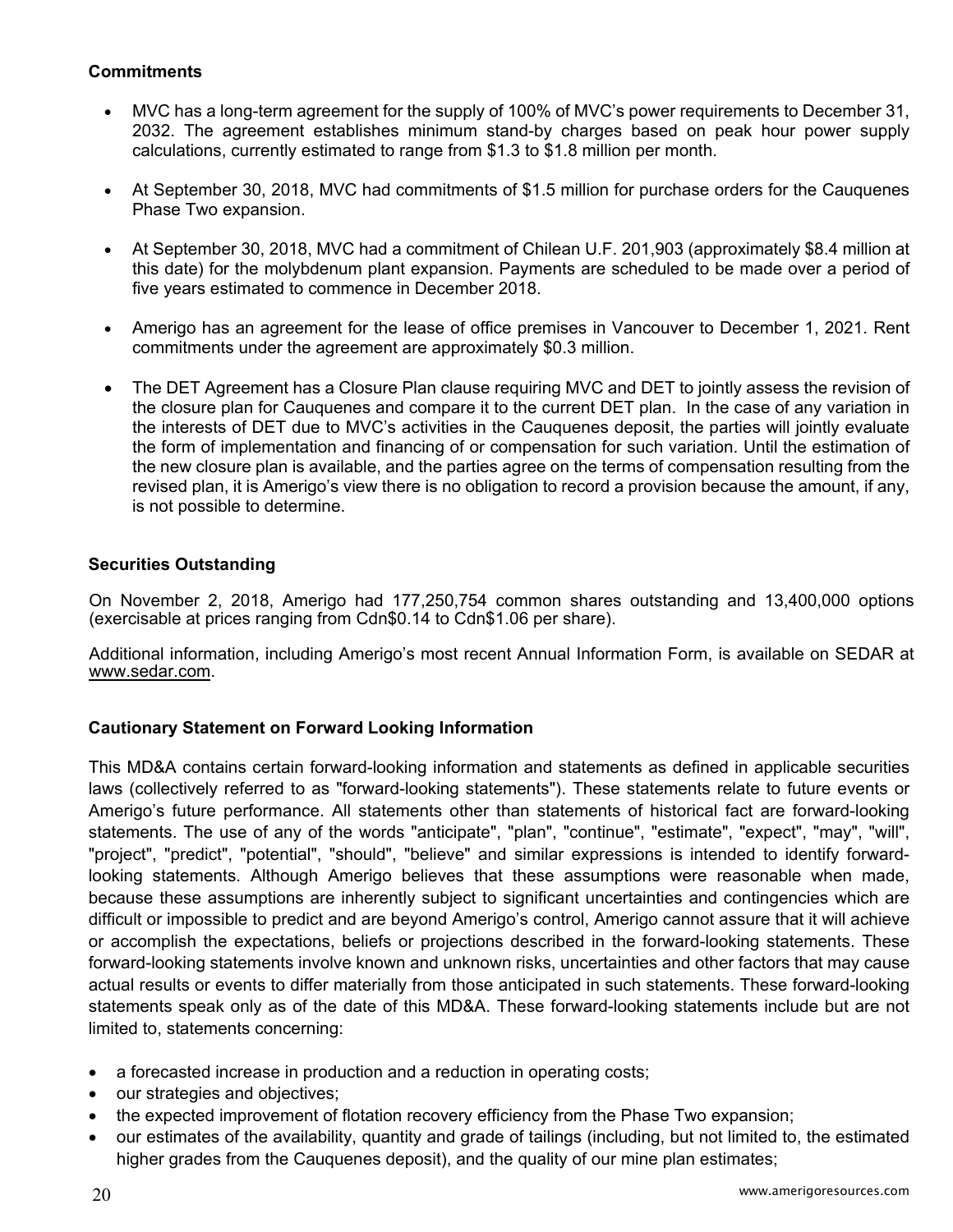- prices and price volatility for copper and other commodities and of materials we use in our operations;
- the demand for and supply of copper and other commodities and materials that we produce, sell and use;
- sensitivity of our financial results and share price to changes in commodity prices;
- our financial resources and our expected ability to meet our obligations for the next 12 months;
- interest and other expenses;
- domestic and foreign laws affecting our operations;
- our tax position and the tax rates applicable to us;
- the timing and costs of construction and tolling/production of, and the issuance and maintenance of the necessary permits and other authorizations required for, our expansion projects, including the expansion for the Cauquenes deposit and the timing of ramp-up to full production from Cauquenes;
- our ability to procure or have access to financing and to comply with our loan covenants;
- the probability of DET exercising any of its early exit options under the Master Agreement;
- the anticipated repayment of the DET Price Support Facility in full before its contractual maturity of December 31, 2019;
- the production capacity of our operations, our planned production levels and future production;
- potential impact of production and transportation disruptions;
- hazards inherent in the mining industry causing personal injury or loss of life, severe damage to or destruction of property and equipment, pollution or environmental damage, claims by third parties and suspension of operations
- our planned Capex (including our plan to upgrade our existing plant and operations) including the timing and cost of completion of our capital projects;
- estimates of asset retirement obligations and other costs related to environmental protection;
- our future capital and production costs, including the costs and potential impact of complying with existing and proposed environmental laws and regulations in the operation and closure of our operations;
- repudiation, nullification, modification or renegotiation of contracts;
- our financial and operating objectives;
- our environmental, health and safety initiatives;
- the outcome of legal proceedings and other disputes in which we may be involved;
- the outcome of negotiations concerning metal sales, treatment charges and royalties;
- disruptions to the Company's information technology systems, including those related to cybersecurity;
- our dividend policy; and
- general business and economic conditions.

Inherent in forward-looking statements are risks and uncertainties beyond our ability to predict or control, including risks that may affect our operating or capital plans; risks generally encountered in the permitting and development of mineral projects such as unusual or unexpected geological formations, negotiations with government and other third parties, unanticipated metallurgical difficulties, delays associated with permits, approvals and permit appeals, ground control problems, adverse weather conditions, process upsets and equipment malfunctions; risks associated with labour disturbances and availability of skilled labour and management; fluctuations in the market prices of our principal commodities, which are cyclical and subject to substantial price fluctuations; risks created through competition for mining projects and properties; risks associated with lack of access to markets; risks associated with availability of and our ability to obtain both tailings from DET's current production and historic tailings from tailings deposit; risks with respect to completion of Phase Two of the Cauquenes expansion, the ability of the Company to draw down funds from the Standby Line of Credit; the availability of and ability of the Company to obtain adequate funding on reasonable terms for expansions and acquisitions; mine plan estimates; risks posed by fluctuations in exchange rates and interest rates, as well as general economic conditions; risks associated with environmental compliance and changes in environmental legislation and regulation; risks associated with our dependence on third parties for the provision of critical services; risks associated with non-performance by contractual counterparties; title risks; social and political risks associated with operations in foreign countries; risks of changes in laws affecting our operations or their interpretation, including foreign exchange controls; and risks associated with tax reassessments and legal proceedings. Many of these risks and uncertainties apply not only to the Company and its operations, but also to Codelco and its operations. Codelco's ongoing